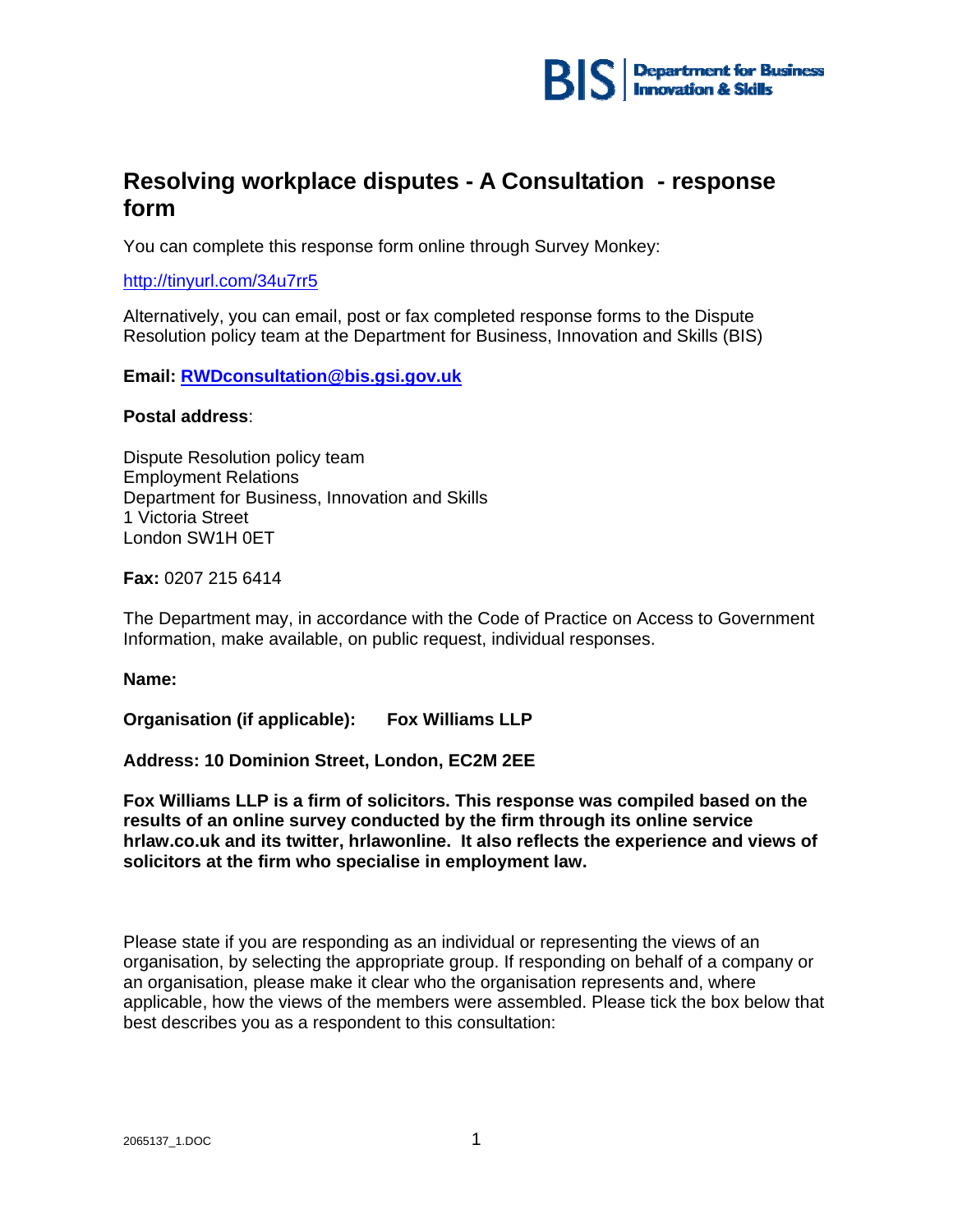NB – When we publish the figures may be different because more Respondents

|   | Business representative organisation/trade body |
|---|-------------------------------------------------|
|   | Central government                              |
|   | Charity or social enterprise                    |
|   | Individual                                      |
|   | Large business (over 250 staff)                 |
|   | Legal representative                            |
|   | Local government                                |
| X | Medium business (50 to 250 staff)               |
|   | Micro business (up to 9 staff)                  |
|   | Small business (10 to 49 staff)                 |
|   | Trade union or staff association                |
|   | Other (please describe):                        |

# **CHAPTER I: Resolving disputes in the workplace**

### **Mediation**

### **Q 1. To what extent is early workplace mediation used?**

As a firm of solicitors we act for and against businesses falling within the small to large range, primarily in the financial, insurance and professional services sectors, but also for clients as diverse as a Premiership Football Club and a global mining company. Our overwhelming experience is that early workplace mediation is very rarely used, even where disputes cannot be resolved informally or through disciplinary or grievance processes.

### **Q 2. Are there particular kinds of issues where mediation is especially helpful or where it is not likely to be helpful?**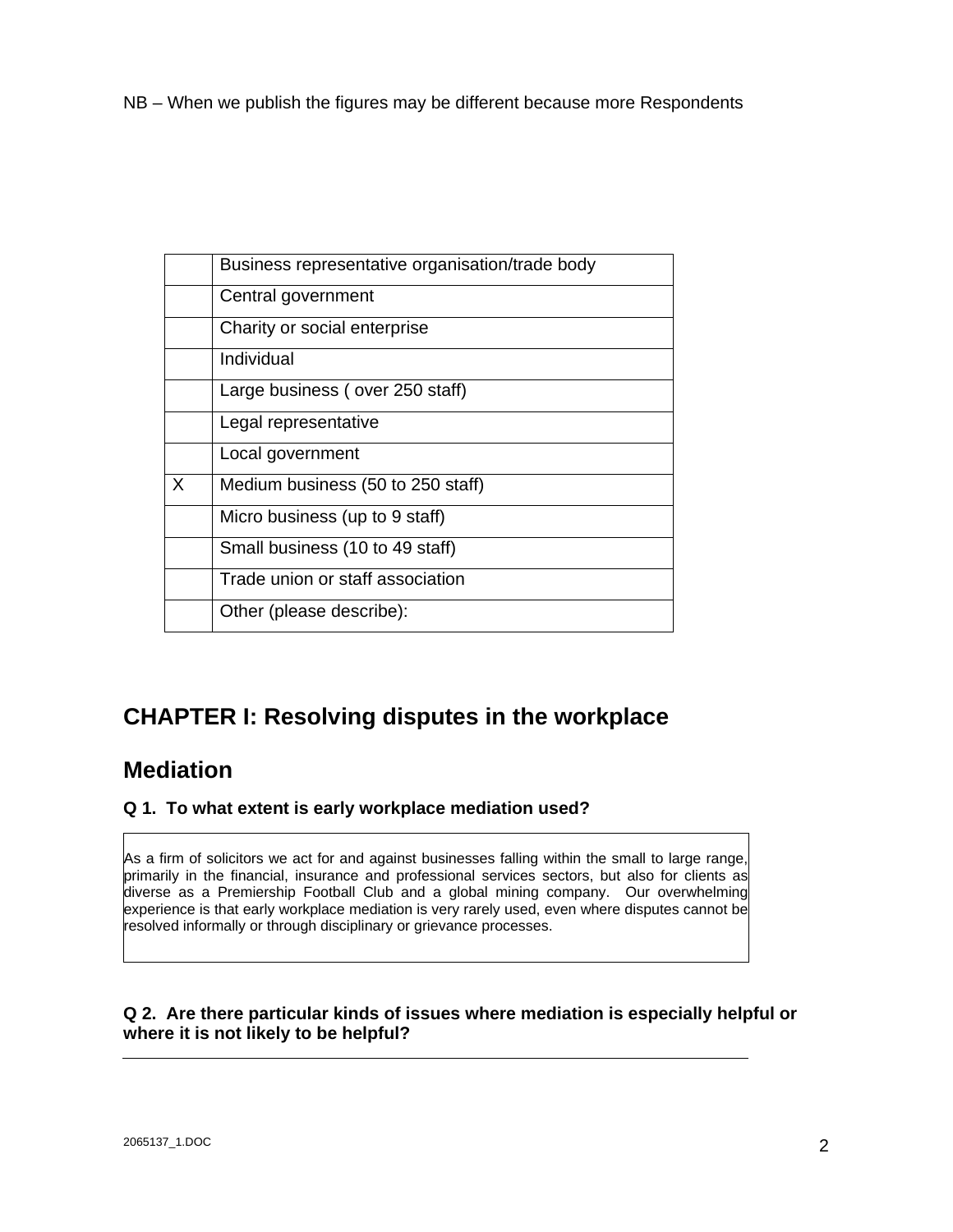In our experience mediation is most helpful for employers where the value of a possible claim is high and the potential litigation complex and time consuming. Most cases we have mediated have involved High Court claims by employees in which the costs risk is much more of a concern. Mediation in such cases often comes after initial settlement discussions have taken place but the parties cannot reach agreement on the sums to be paid to the employee. In these circumstances both parties may be more prepared to spend the time and money which mediation involves despite the uncertain outcome. Disputes involving concerns over the inappropriate management of an employee, performance assessments or alleged poor treatment (including discrimination) ought to be ideal for mediation. In our experience, however, and in practice, employers rarely see mediation as the commercial way to deal with a workplace dispute, notwithstanding the litigation risk, particular given the current cost and compensation regime.

In today's job market where recruitment is relatively easy, once an issue with an employee who remains in employment reaches the stage at which mediation might be considered (usually once formal internal grievance or disciplinary processes are exhausted) most employers consider a parting of ways with a cash sum paid under a compromise agreement a more attractive and commercially sensible option than working towards a reconciliation with the employee through mediation. The exception can be smaller or start-up businesses for whom such costs are relatively more significant.

### **Q 3. In your experience, what are the costs of mediation?**

The cost of mediation can vary enormously depending on the mediator chosen, the complexity of the case, the time it takes to mediate, where the mediation takes place, whether and the extent to which lawyers are involved and how many people attend the mediation. Even if lawyers do not attend, they will often be called on to assist with the preparation which incurs fees.

The cost includes the loss to the business arising from having staff (often senior staff) spending the whole or a significant part of a working day involved in the mediation. In our experience many employers are most focussed on these costs rather than the cost of a mediator or the facilities. This makes them reluctant to engage in mediation in cases where the value of a possible claim is small.

### **Q 4. What do you consider to be the advantages and disadvantages of mediation?**

For a number of years now the Government has been trying to encourage employers to mediate at an early stage in a dispute but that encouragement has not on the whole, in our experience, translated into more workplace mediation or an appetite to try it. Most employers can see the obvious benefits of resolving certain disputes at an early stage. That is certainly the case for the respondents to our survey who highlighted in particular the potential cost savings involved in mediation if it results in a settlement and importantly, that it can be a less stressful means of resolving disputes for both parties than preparing for and appearing in an employment tribunal. We have already highlighted the concern many employers have as to the value of spending time and money in a process with an uncertain outcome. We welcome the Government now attempting to understand through this consultation process why, despite this, mediation has not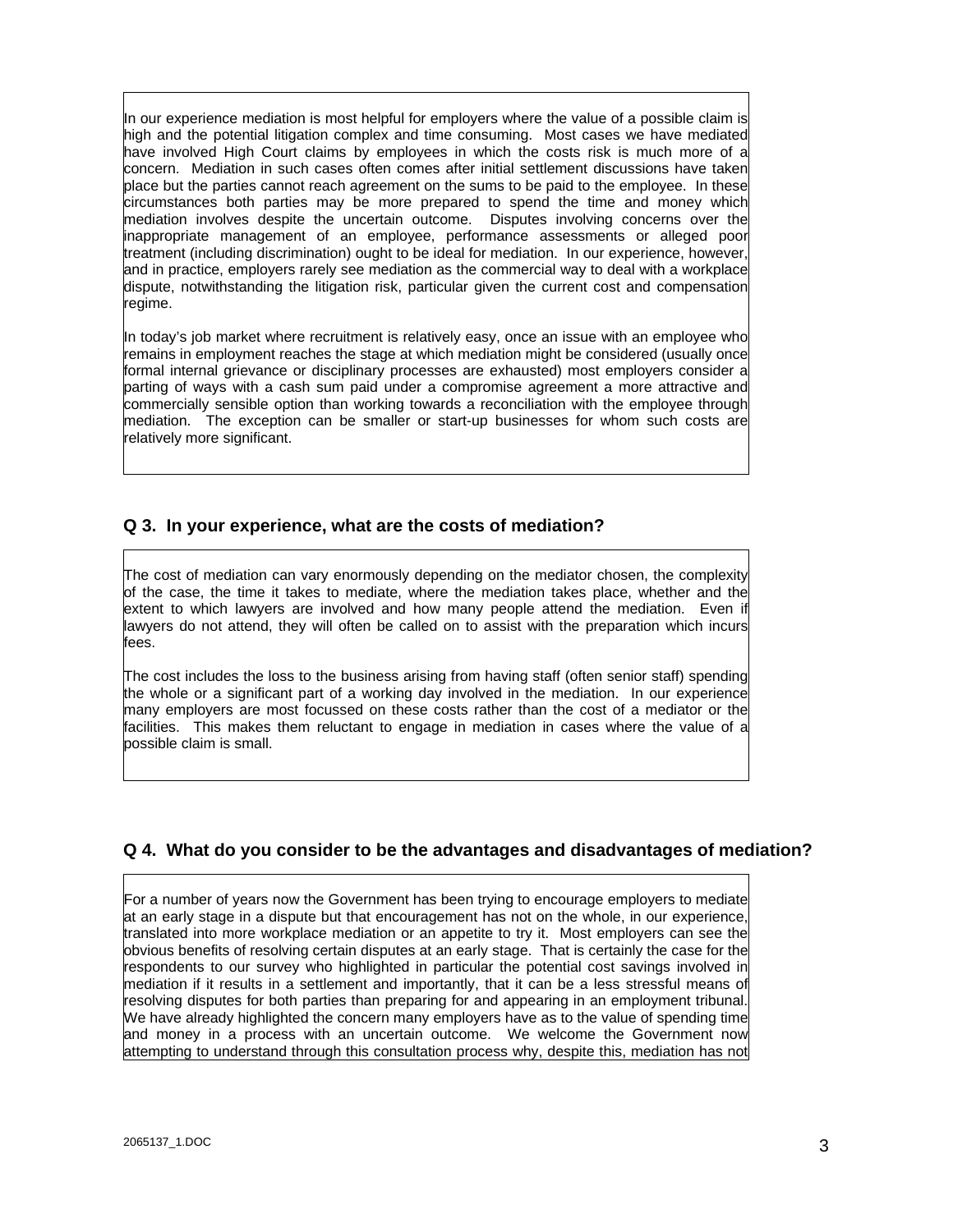yet become a first choice option for resolving disputes.

### **Q 5. What barriers are there to use and what ways are there to overcome them?**

We have highlighted in our answers to questions 2 and 3 above the time and cost issues which tend to be significant barriers to parties engaging in pre claim or workplace mediation.

We believe one of the biggest barriers is cultural. In our experience, many managers feel uncomfortable with the prospect of a face to face debate with an employee about the way they have managed or treated that employee. In a Tribunal, or even an internal grievance or disciplinary process, the interaction between the Claimant and Respondent is more arms length as opposed to being by direct exchanges. The respondents to our survey were clear that a body like ACAS has a key role to play because of the arms length nature of the mediation service it provides. Most welcomed ACAS having a greater role to play, although there was some concern as to whether ACAS is currently capable of providing an enhanced service.

Although we have seen some changes in this regard, it remains the case that many employers do not have a culture of open and constructive feedback about colleagues, at all levels of seniority, and open communication about problems and issues. Until that culture in the workplace changes, it will remain difficult and uncomfortable for many employers to engage in the mediation process at an early stage of a dispute. Many will simply bury their heads, hand over a potential dispute to their lawyers to deal with and hope that in fact there will be no claim brought or if there is a claim, that it can be settled through a compromise agreement.

These barriers can be overcome if managers actually experience mediation, but it is getting them to agree to do this which remains the problem.

### **Q 6. Which providers of mediation for workplace disputes are you aware of? (We are interested in private/voluntary/social enterprises – please specify)**

N/A

### **Q 7. What are your views or experiences of in-house mediation schemes? (We are interested in advantages and disadvantages)**

We are not aware of any of our clients having such schemes.

### **Compromise agreements**

### **Q 8. To what extent are compromise agreements used?**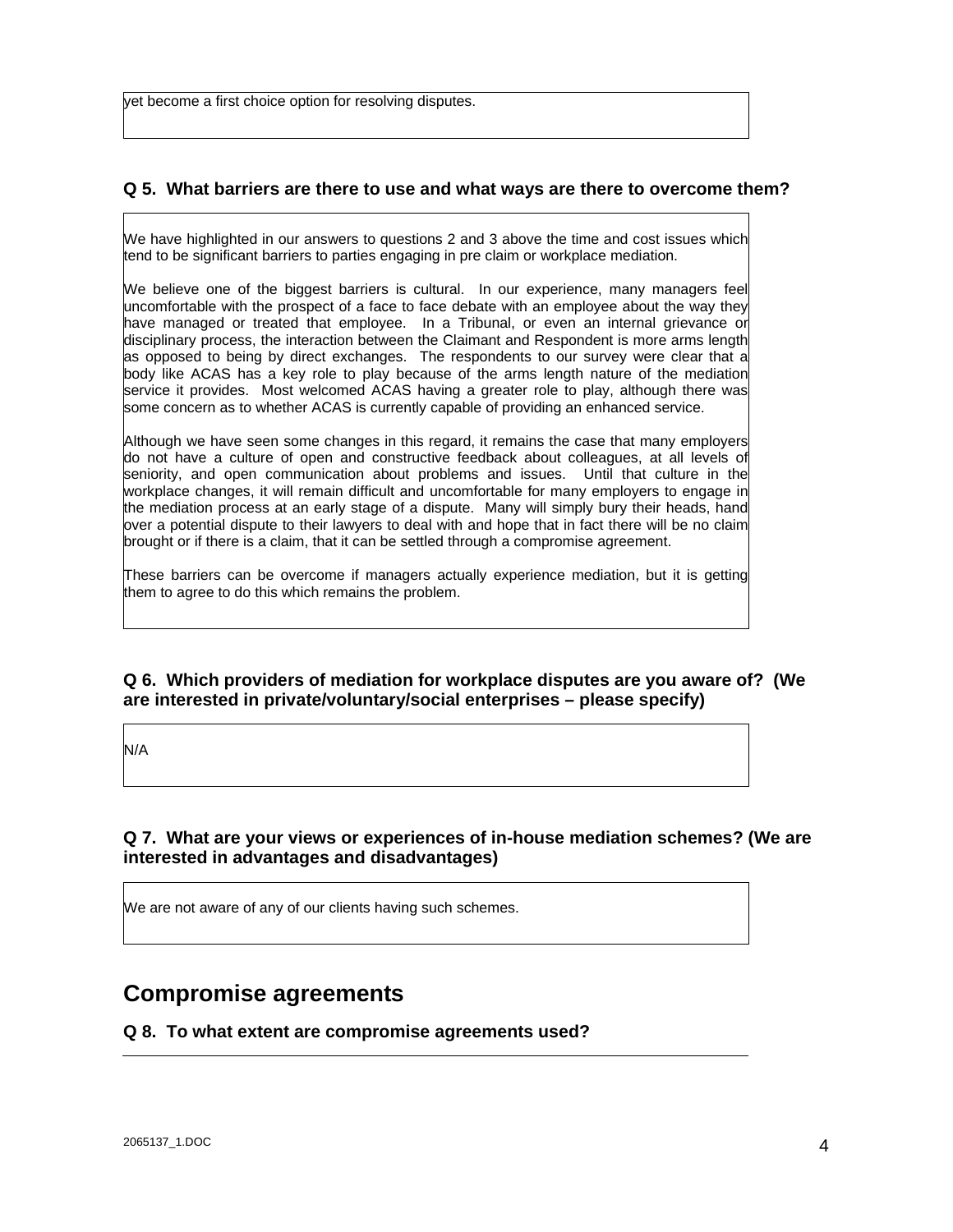In all the sectors in which our clients operate, regardless of the size of the business, compromise agreements are by far the most common means of resolving disputes. Some disputes are settled through a COT3 particularly where a Claimant is a litigant in person, however, even where litigation has been commenced and ACAS has contacted, the vast majority of cases will settle with a compromise agreement negotiated between the parties without ACAS's involvement.

### **Q 9. What are the costs of these agreements? (Note: it would be helpful if you could provide the typical cost of the agreements, highlighting the element that is the employee's legal costs)**

The cost of reaching agreement on the terms of a compromise agreement will vary enormously. Factors which affect the cost will be the complexity of the employee's legal situation, whether the employee has complex incentive arrangements, how each party conducts the negotiations, the expectations of both parties as to what is a suitable financial compromise and the extent to which there remains any goodwill between the parties.

Typically we find that compromise agreements negotiated between lawyers will cost either party £3,000 plus VAT to £10,000 plus VAT unless they are very straightforward and a commercial deal has been agreed prior to lawyers being instructed. In some cases where the legal situation, particular the contractual entitlements, are complex costs can be in excess of £20,000.

Typically the contribution towards the costs of the compromise agreement will start at £500 plus VAT up to £1,000 unless negotiated separately.

The costs of negotiating a compromise agreement have risen as case law has developed so that they often run into over 10 pages, even where there is an employee below director level.

The current uncertainty about the interpretation of s147 of the Equality Act has also increased the legal fees involved in the negotiation of a compromise agreement.

### **Q 10. What are the advantages and disadvantages of compromise agreements? Do these vary by type of case and, if so, why?**

#### **Advantages:**

- Compromise agreements can be a quick way to resolve disputes at any point during a dispute process but particularly at the outset.
- The necessity of involving lawyers on the Claimant's side tends to lead to deals which are a sensible reflection of the value of an employee's claim (taking into account the cost and time saving involved in an early settlement and the advantage to the employee of monies up front).
- They enable the parties to address issues which are not addressed if a case proceeds to a tribunal namely confidentiality, protection of confidential information and of a client's business interests, references and other provisions to protect the parties' reputations.

#### **Disadvantages:**

 Whilst agreements tend to be very much commercially driven, Claimants find it frustrating that their employment protection amounts to nothing more than a horse-trade over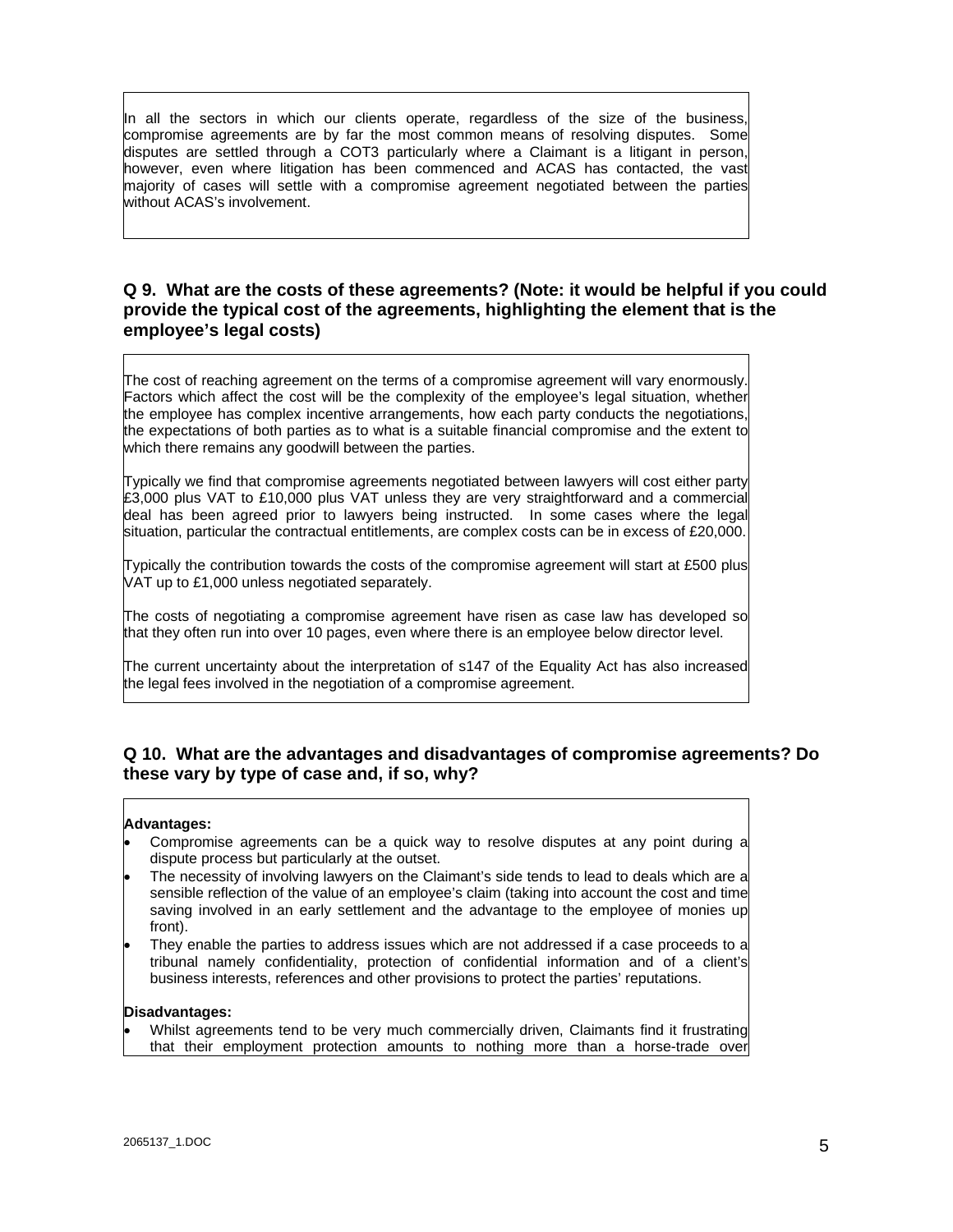compensation as opposed to an examination of the rights and wrongs of their case.

 There can be a lack of satisfaction on both sides in the sense that neither party is given the opportunity to publically state how they feel about the other.

In our experience the advantages and disadvantages are the same regardless of the type, size or complexity of the case.

### **Q 11. What barriers are there to use and what ways are there to overcome them?**

respondents to our survey commented that one of the key barriers to compromise agreements is the current uncertainty about the interpretation of section 147 of The Equality Act. This inhibits settlement and costs employers and Claimants in legal fees.

The cost of a compromise agreement can be disproportionate to the possible size of the deal (see our response to question 9 above). Some ACAS officers are very willing to step in at the last minute to facilitate a COT3 in such circumstances. Others can be less keen and less flexible about what goes into the COT3, for example, recently we have encountered some ACAS officers refusing to allow agreed references or waivers of claims other than those contained in an ET1, for example, in a disability discrimination case a waiver of personal injury claims. This inflexibility drives the parties towards the compromise agreement route which is more costly for both.

### **Early Conciliation**

**Q 12. We believe that this proposal for early conciliation will be an effective way of resolving more disputes before they reach an employment tribunal. Do you agree? If not, please explain why and provide alternative suggestions for achieving these objectives.** 

Yes [ ] No [ X ]

### **If "No", please explain why:**

The respondents to our survey were on the whole very positive about proposals for early conciliation. They felt this would avoid the commonly employed tactics of delaying negotiations until the other party had incurred high costs in order to drive up or drive down (depending whether it's the Claimant or Respondent) the cost of the settlement.

The reason for answering "no" to this question is that whilst most respondents to our survey welcomed steps the possibility of being taken to give ACAS a more active role in trying to limit the number of cases which proceed to a tribunal hearing, a number commented on a less than satisfactory experience with ACAS. For example some felt frustrated that ACAS did not offer either side views about the strength of the claim and often made little attempt to really encourage a reluctant party to consider settlement. Some felt that ACAS was simply ineffective or that a consistent level of effective service was lacking which did not inspire confidence that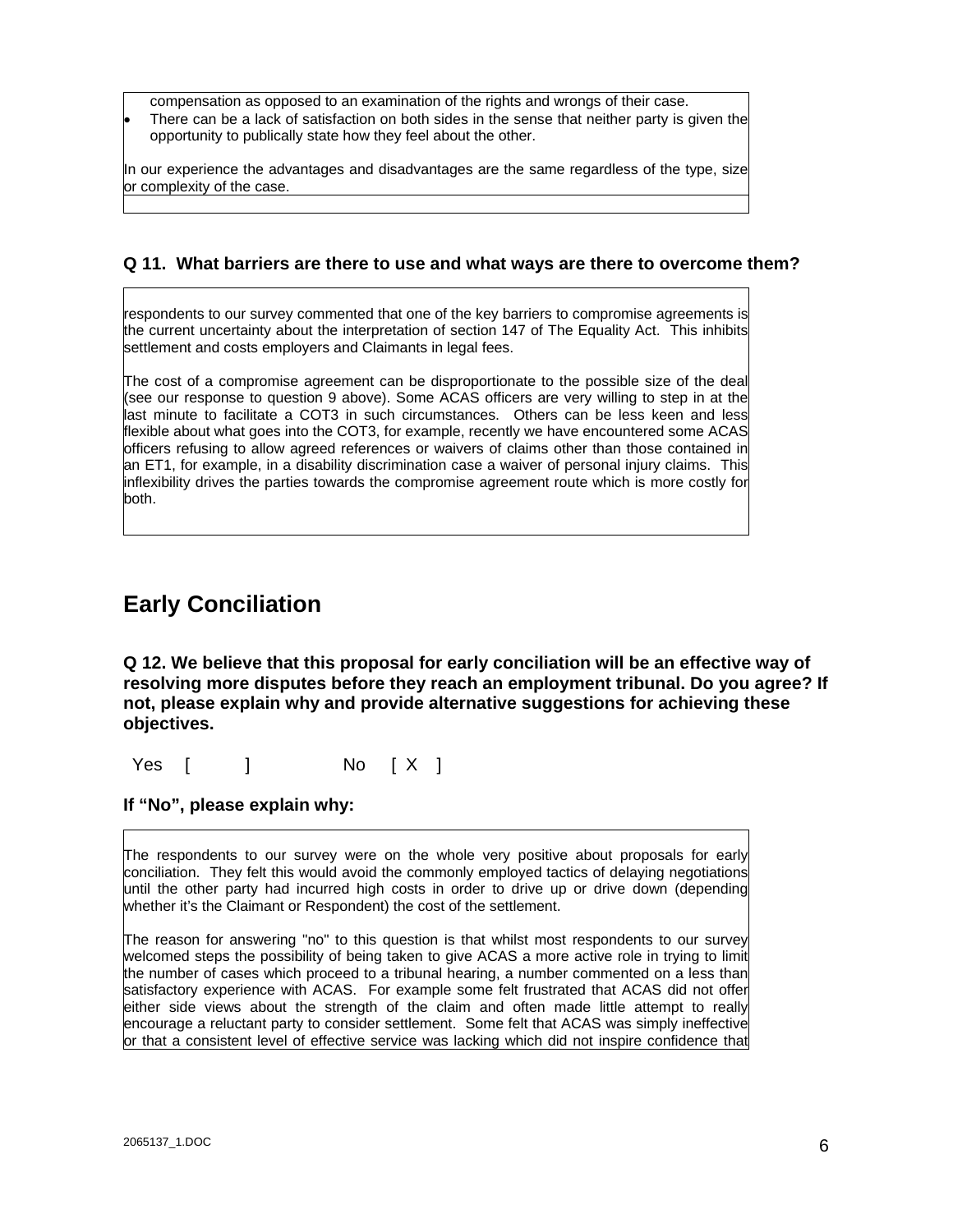ACAS had the means, service delivery ethos and consistent quality to really make a difference.

In our survey we asked respondents to give the three approaches most likely to lead to early settlement of the claim. Whilst 39% voted for conciliation through ACAS, out of the 7 choices conciliation by ACAS ranked only  $5<sup>th</sup>$ . The other choices were:

- judicial mediation 22%, ranked joint  $6<sup>th</sup>$ ;
- mediation by third parties e.g. private mediators -22%, ranked joint  $6<sup>th</sup>$ ;
- requiring Claimants to lodge a Schedule of Loss with every claim 40%, ranked 4th;
- requiring Claimants to lodge with every claim evidence of attempts to mitigate 52%, ranked 3rd;
- widening the power of tribunals to require deposits in weaker cases 61%, ranked 2nd;
- introducing a Part 36 offer procedure as per the High Court 65%, ranked 1st;

### **Q 13. Do you consider that early conciliation is likely to be more useful in some jurisdictions than others? Please say which you believe these to be, and why.**

We see no reason why early conciliation cannot be useful in any type of case. In complex cases for example equal pay claims, it might be helpful and necessary for the Tribunals to be proactive in making orders for provisional information, for example statistics and responses to discrimination questionnaires, prior to mediation so that certain amount of information is available from which parties can form a view on settlement.

### **Q 14. Do you consider Acas' current power to provide pre-claim conciliation should be changed to a duty? Please explain why?**

In our view ACAS's current power to provide conciliation should not be changed to a duty. Whilst some claims may be settled at this early stage, in our experience conciliation is most effective once the parties have set out their case in an ET1 and ET3 form, as at that point each can take a view about the relative merits, the likely time, witnesses and costs involved. Many Claimants we act for want to see what their employer has to say before agreeing to settle as they fear they may be selling themselves short. Conversely employers can be reluctant to offer settlement before they have a chance to put their side of the story on the record as they hope this might manage the employee's expectations with regard to an appropriate level of compensation. Therefore it is more important to retain ACAS's duty to conciliate post claim when we believe there is a greater chance of a successful conciliation.

### **Q 15. Do you consider Acas duty to offer post-claim conciliation should be changed to a power? If not, please explain why.**

Yes [ ] No [X ]

#### **If "No", please explain why:**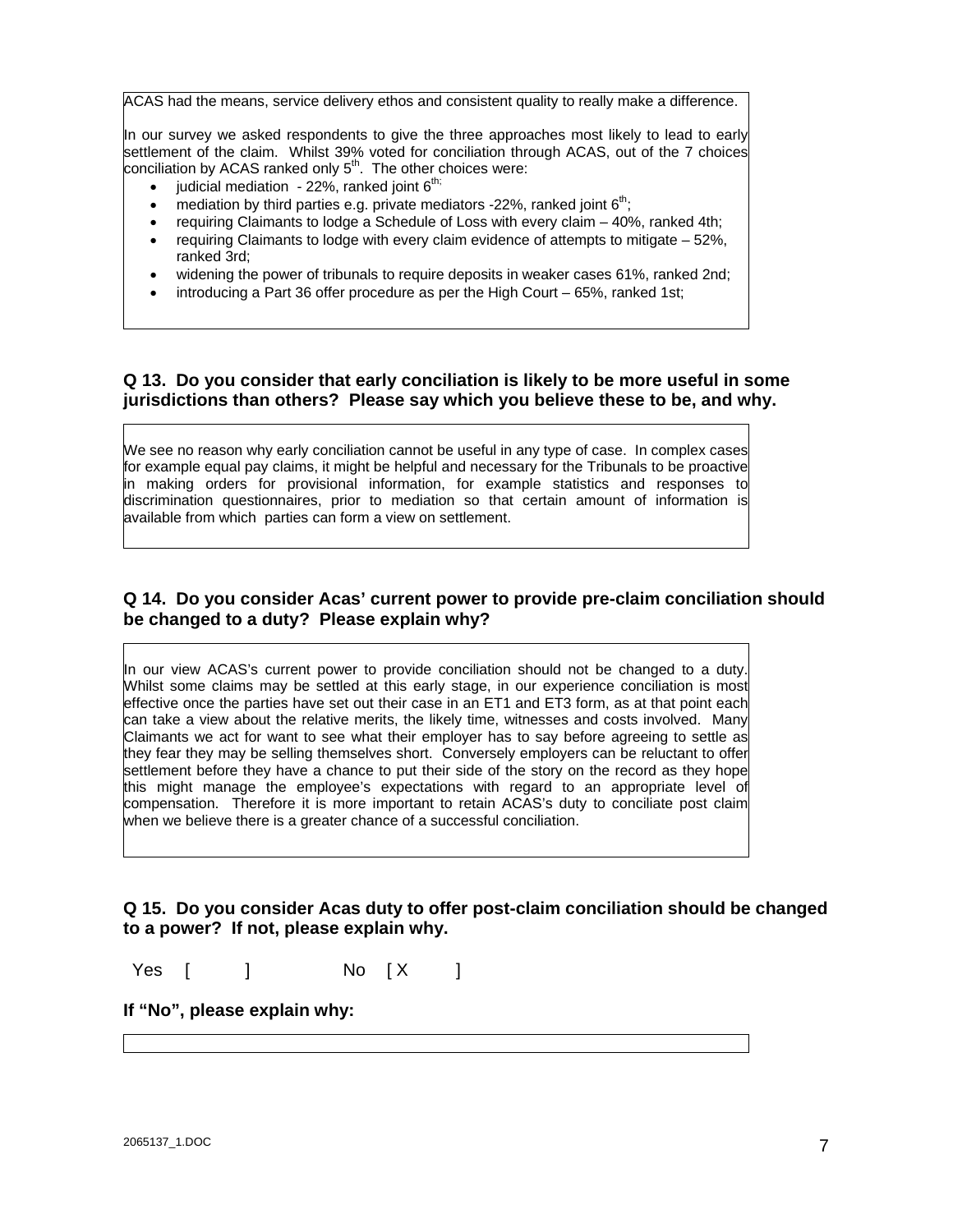Our Respondents very much welcomed the duty of ACAS to offer post claim conciliation so we do not believe that should be changed to a power. If pre- claim conciliation has not resulted in a settlement ACAS should encourage the parties to re-think once they have both forms ET1 and ET3 and are better placed to take a view on the merits, the likely time, witnesses and costs involved.

As per the response to question 12, one Respondent highlighted the fact that ACAS's role would need to change to be much more challenging, to give opinions and to be more pro-active about encouraging settlement if it is going to be more effective at reducing the number of claims which proceed in the tribunal.

**Q 16. Whilst we believe that this proposal for early conciliation will be an effective way of resolving more individual, and small multiple, disputes before they reach an employment tribunal we are not convinced that it will be equally as effective in large multiple claims. Do you agree? If not, please explain why.** 

Yes [ ] No [ X ]

### **If "No", please explain why:**

See response to question 13 above.

### **Q 17. We would welcome views on:** *the contents of the shortened form*

A short form should include: - the claims being made and brief details of the basis for them; an outline of losses including full details of remuneration and benefits package; - brief details of steps taken to mitigate and estimate of time it will take to get another job and the basis for this estimate e.g. feedback from recruitment agencies.

### **Q 17a. We would welcome views on:** *the benefits of the shortened form*

See answer to 17b below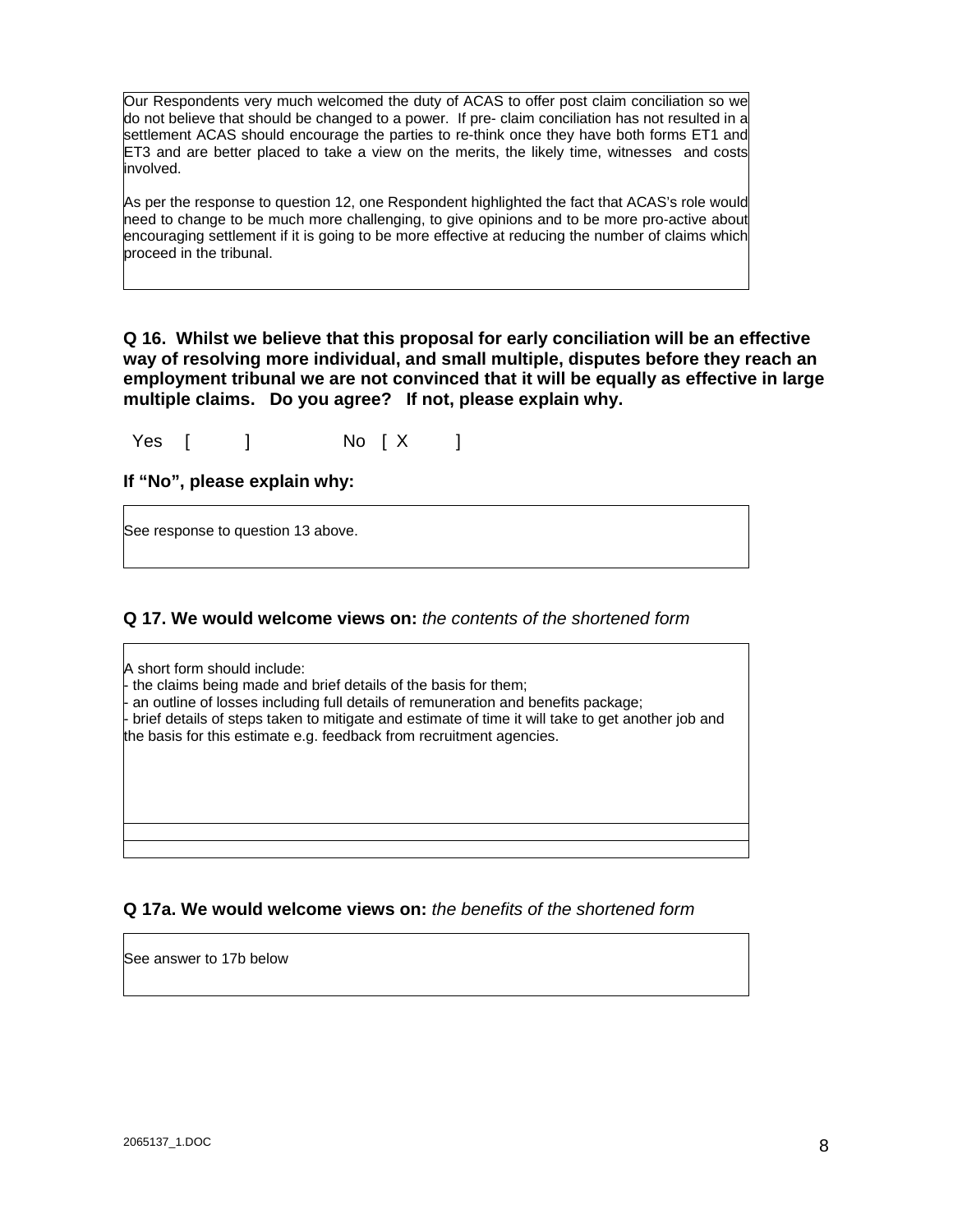**Q 17b. We would welcome views on:** *whether the increased formality in having to complete a form will have an impact upon the success of early conciliation*

We believe the formality will focus a Claimant's mind on the possibility of settlement at an early stage, particularly if required to consider their actual losses and therefore the likely value of the claim.

**Q 18. We would welcome views on:** *the factors likely to have an effect on the success of early conciliation in complex claims* 

We see no reason why early conciliation cannot be useful in any type of case. In complex cases for example equal pay claims, it might be helpful and necessary for the Tribunals to be proactive in making orders for provisional information, for example statistics and responses to discrimination questionnaires, prior to mediation so that certain amount of information is available from which parties can form a view on settlement.

**Q 18a. We would welcome views on:** *whether there are any steps that can be taken to address those factors* 

See our answer to question 18 above

**Q 18b. We would welcome views on:** *whether the complexity of the case is likely to have an effect on the success of early conciliation*

Please see our answer to question 18 above.

### **Q 19. Do you consider that the period of one calendar month is sufficient to allow early resolution of the potential claim? If not, please explain why.**

62% of the respondents to our survey thought that one calendar month would be sufficient.

Yes [ X] No [ ]

### **If "No", please explain why:**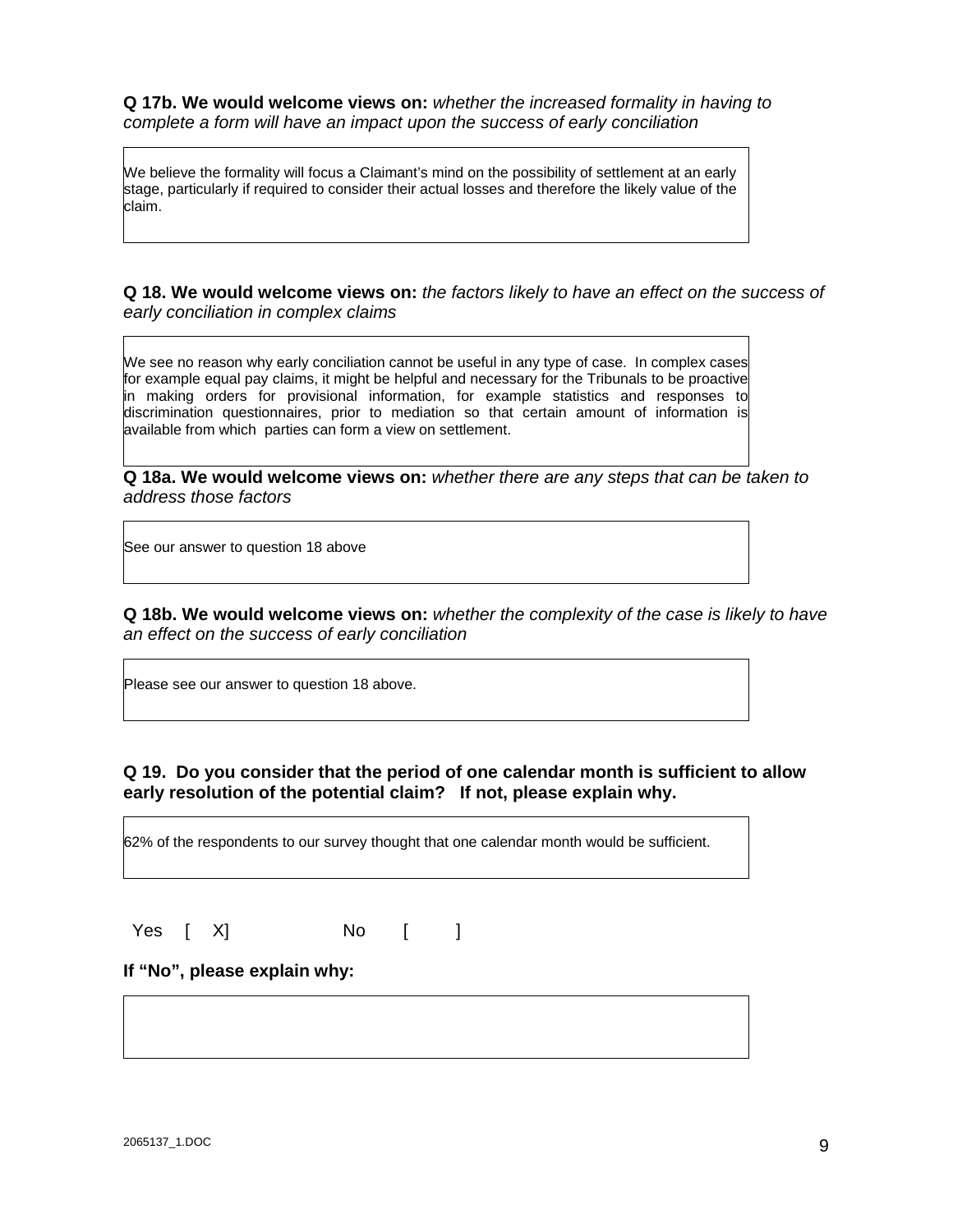**Q 20. If you think that the statutory period should be longer that one calendar month, what should that period be?** 

### **CHAPTER II: Modernising our Tribunals**

**Part A : Tackling weaker cases** *- power to strike out*

Q 21. What benefits or risks do you see from a power to strike out a claim or response (or part of a claim or response) being exercisable at hearings other than pre-hearing reviews? Please explain your answer.

The ability to exercise the power to strike out a claim or response at hearings other than at pre hearing reviews (e.g. case management discussions) could reduce the costs involved in seeking such an order. Over 66% of the respondents to our survey expressed support for the proposal that employment judges be given the power to strike-out a claim on the basis that it has no reasonable prospect of success without having a hearing, or otherwise allowing the affected parties to make representations.

Some respondents to our survey felt that Tribunal judges are reluctant to exercise the powers they already have in this regard and, therefore, having the power to strike-out a claim at hearings other than pre-hearing reviews may not in fact lead to less weak cases proceeding.

### **Q 22. What benefits or risks do you see from a power to strike out a claim or response (or part of a claim or response) being exercisable without hearing the parties or giving them the opportunity to make representations? Please explain your answer.**

Based on our experience, the benefit would be in relation to costs and, possibly, timing, in that Tribunals could consider whether or not to strike out a claim or part of a claim quickly if they are able to form a view on the matter without seeking representations from both parties. The risk, however, is that claims may be struck out without proper consideration of all the arguments as to whether or not a particular claim should be struck out. In particular, if a Claimant is unrepresented, the ET1 will probably not be as sophisticated as the ET3 and this could prove to be vital if a Judge does not have much more than those documents on which to base his/her decision. There is therefore a concern (as reflected in some responses to our survey) that the interests of justice will not be served, in particular if the costs of an appeal are prohibitive to a Claimant.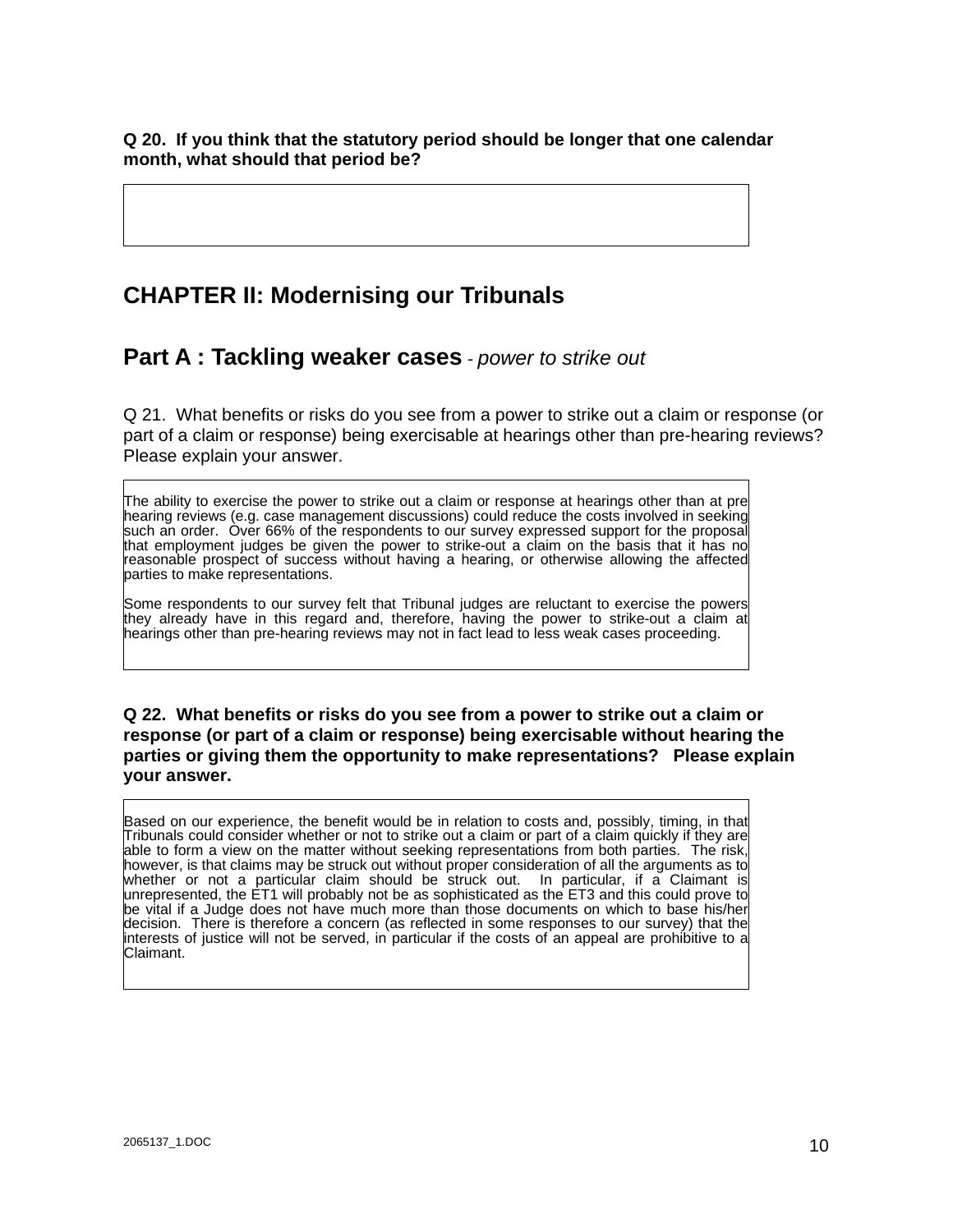**Q 23. If you agree that the power to strike out a claim or response (or part of a claim or response) should be exercisable without hearing the parties or giving them the opportunity to make representations, do you agree that the review provisions should be amended as suggested, or in some other way?** 

We agree with the proposed review provisions set out in the consultation document (allowing parties affected by a strike-out order made in the absence of their representations to apply to have that judgment or order set aside).

**Q 24. We have proposed that Respondents should, if they are of the view that the claim contains insufficient information, be able request the provision of further information before completing the ET3 fully. We would welcome views on:** *the frequency at which Respondents find that there is a lack of information on claim forms* 

Based on our experience, claims drafted by unrepresented Claimants in particular tend not to contain sufficient information for the Respondent to understand the nature of the claim being made.

### **Q 24 a. We have proposed that Respondents should, if they are of the view that the claim contains insufficient information, be able request the provision of further information before completing the ET3 fully. We would welcome views on:** *the type/nature of the information which is frequently found to be lacking*

The value of the claim (i.e. the amount being claimed) and the reasoning behind any figures that are provided is often lacking. 40.3% of the respondents to our survey were of the view that requiring Claimants to lodge a schedule of loss with every claim is likely to lead to early settlement of claims. This supports the view that Respondents will be better able to asses whether there is scope for negotiating a settlement to claims early on in the process.

Examples of the poor treatment being relied upon by Claimants which form the basis for the allegations of ill treatment that are made in the claim form vary enormously. In our experience, the particulars of claim generally tend to be one of two extremes – either incredibly long and detailed, or very short with almost no detail at all. We appreciate that it is not appropriate to be too prescriptive as to what is stated in the claim, but we believe there is merit in having a sentence or two in the relevant section of the Form ET1 giving guidance on what should be included in the particulars of claim section (for example "give examples of events demonstrating that you have been subjected to the treatment claimed").

The request for further information could be done by completing a specific form and there could be a strict timetable as to when such a request should be made – similar to the statutory questionnaire regime. For example, Respondents could be given 14 days from receiving the claim form within which to make a request for further information. The 28 day time limit in which to file the ET3 could then start to run when the Claimant provides the information requested.

#### **Q 24b. We have proposed that Respondents should, if they are of the view that the claim contains insufficient information, be able request the provision of further**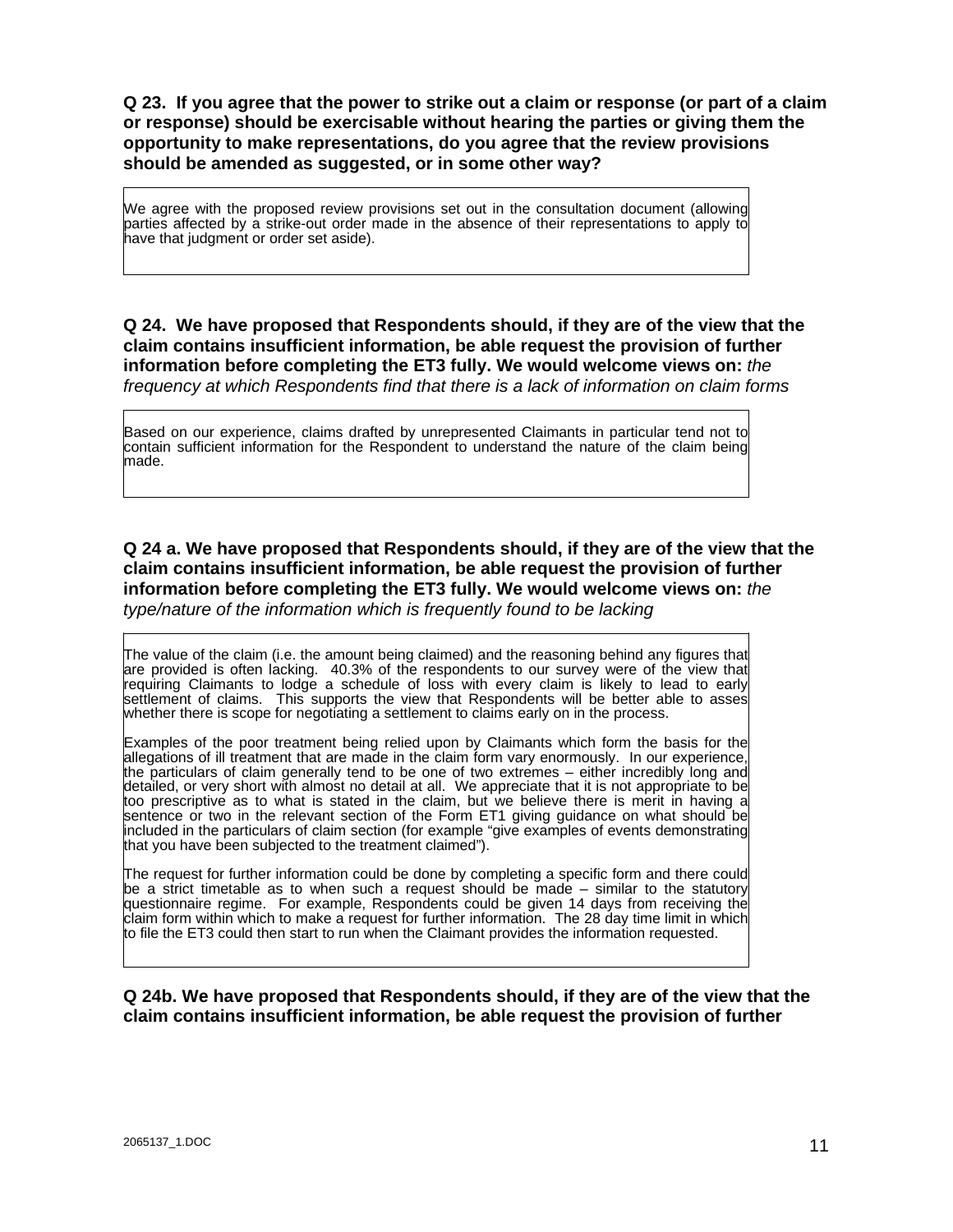#### **information before completing the ET3 fully. We would welcome views on:** *the proposal that "unless orders" might be a suitable vehicle for obtaining this information*

Our experience is that Tribunal judges do not use their powers to make "unless orders" very often, particularly against Claimants who are unrepresented and that some Tribunals are more likely to make them than others, e.g. the London Tribunals rarely do it, Reading is more bullish in their use. Claimants are given a lot of leeway when it comes to compliance with case management orders which is not satisfactory from Respondents' point of view as it creates an impression of unfairness.

Such orders should be a useful and suitable vehicle to obtain further information and, generally, to weed out Claimants who have simply submitted a claim as a negotiation tactic and have no real intention of pursuing their claim. However, Tribunal judges must be consistent in their approach to making such orders and should not be as reluctant to make them against Claimants where circumstances justify this as they have been in the past.

### **Q 24c. We have proposed that Respondents should, if they are of the view that the claim contains insufficient information, be able request the provision of further information before completing the ET3 fully. We would welcome views on:** *the potential benefits of adopting this process*

The more information that is provided to Respondents with regard to the details of the claim and the facts on which allegations are based, how much the Claimant is claiming (and the basis for claiming those amounts) and the steps taken to mitigate financial loss, the better able they are to form a view on whether there is scope to settle the claim.

**Q 24d. We have proposed that Respondents should, if they are of the view that the claim contains insufficient information, be able request the provision of further information before completing the ET3 fully. We would welcome views on:** *the* 

*disadvantages of adopting this process* 

Although logical in principle, the proposal is arguably open to abuse by Respondents who may seek further information as a tactic to buy time and delay submitting a response and/or to put Claimants under more pressure. Claimants who are represented would incur more costs in responding to requests for further information and could be quite stretched financially by the time they receive the respondent's ET3.

**Q 24e. We have proposed that Respondents should, if they are of the view that the claim contains insufficient information, be able request the provision of further information before completing the ET3 fully. We would welcome views on:** *what safeguards, should be built in to the tribunal process to ensure that Respondents do not abuse the process, and* 

Having applications for further information go through the Tribunal (and be viewed by a judge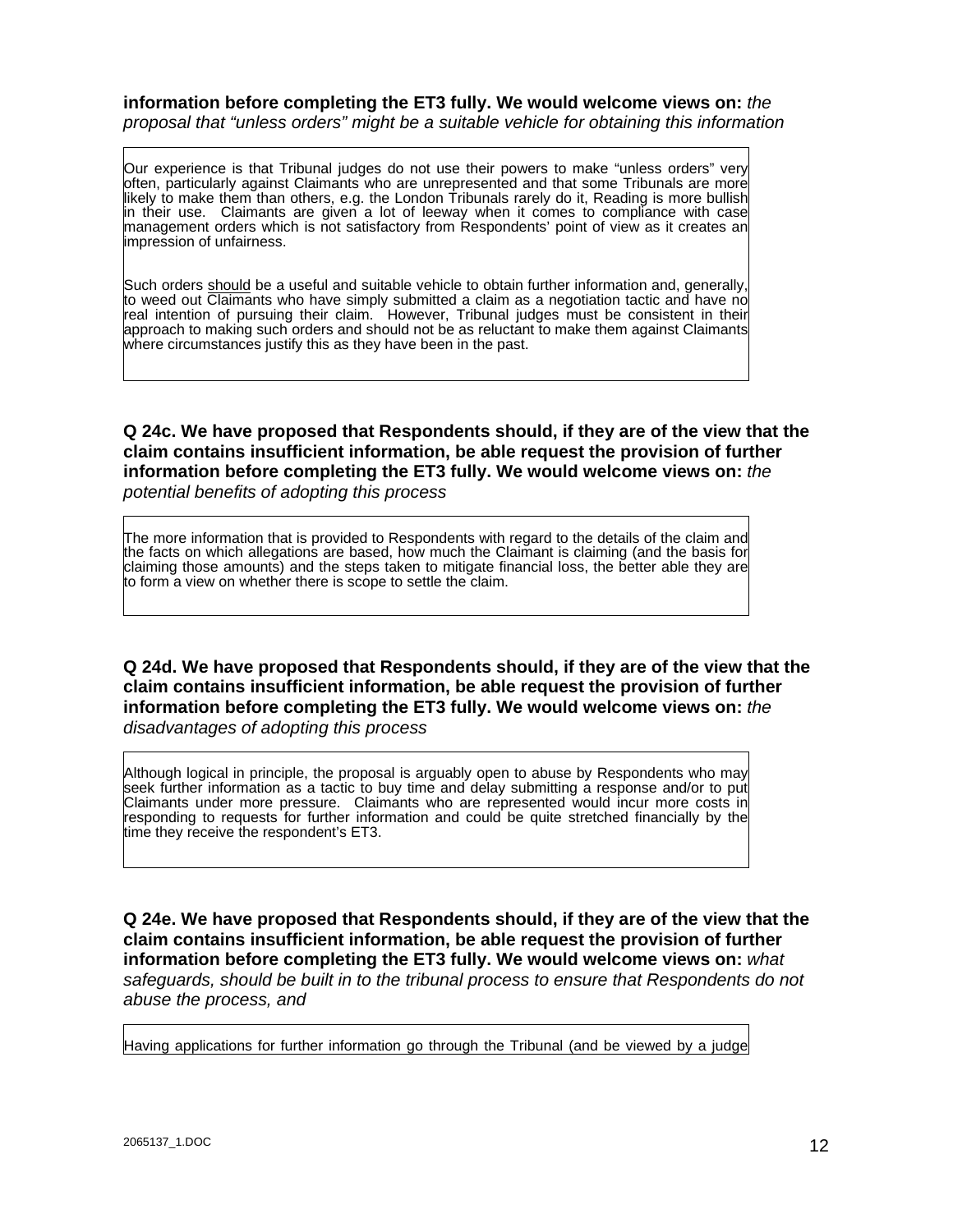before being issued to the Claimant) would provide an adequate safety net to Claimants. Judges should have the power to refuse such requests if they are seen to be unreasonable, excessive or disproportionate.

**Q 24f. We have proposed that Respondents should, if they are of the view that the claim contains insufficient information, be able request the provision of further information before completing the ET3 fully. We would welcome views on:** *what safeguards/sanctions should be available to ensure Respondents do not abuse the process?* 

There could be a mechanism allowing Claimants to resist such requests for information on the basis that the request is disproportionate or unreasonable. However, there is a risk that the process of applying for and receiving such additional information could become protracted and lead to a delay in the progression of claims which would not be favourable.

### **Part A : Tackling weaker cases** *– deposit orders*

### **Q 25. Do you agree that employment judges should have the power to make deposit orders at hearings other than pre-hearing reviews? If not, please explain why.**

respondents to our survey were generally of the view that Tribunals already have many of the tools they need to tackle weaker claims but are not always as robust as they could be in using them. On that basis, although giving Tribunals the power to make deposit orders at hearings other than pre-hearing reviews is a good idea in terms of giving Tribunals more flexibility, the general view is that this would be of little use without a change in the general approach of Tribunals towards exercising such powers.

### **Q 26. Do you agree that employment judges should have the power to make deposit orders otherwise than at a hearing? If not, please explain why.**

On the whole, it appears sensible that employment judges should have such a right. In most cases, it will be possible to form a view as to the appropriateness of making such an order on review of the ET1 and ET3.

61% of the respondents to our survey were of the view that widening the scope of Tribunals to order Claimants to pay deposits in weaker cases is one of the proposals most likely to lead to early settlement of claims.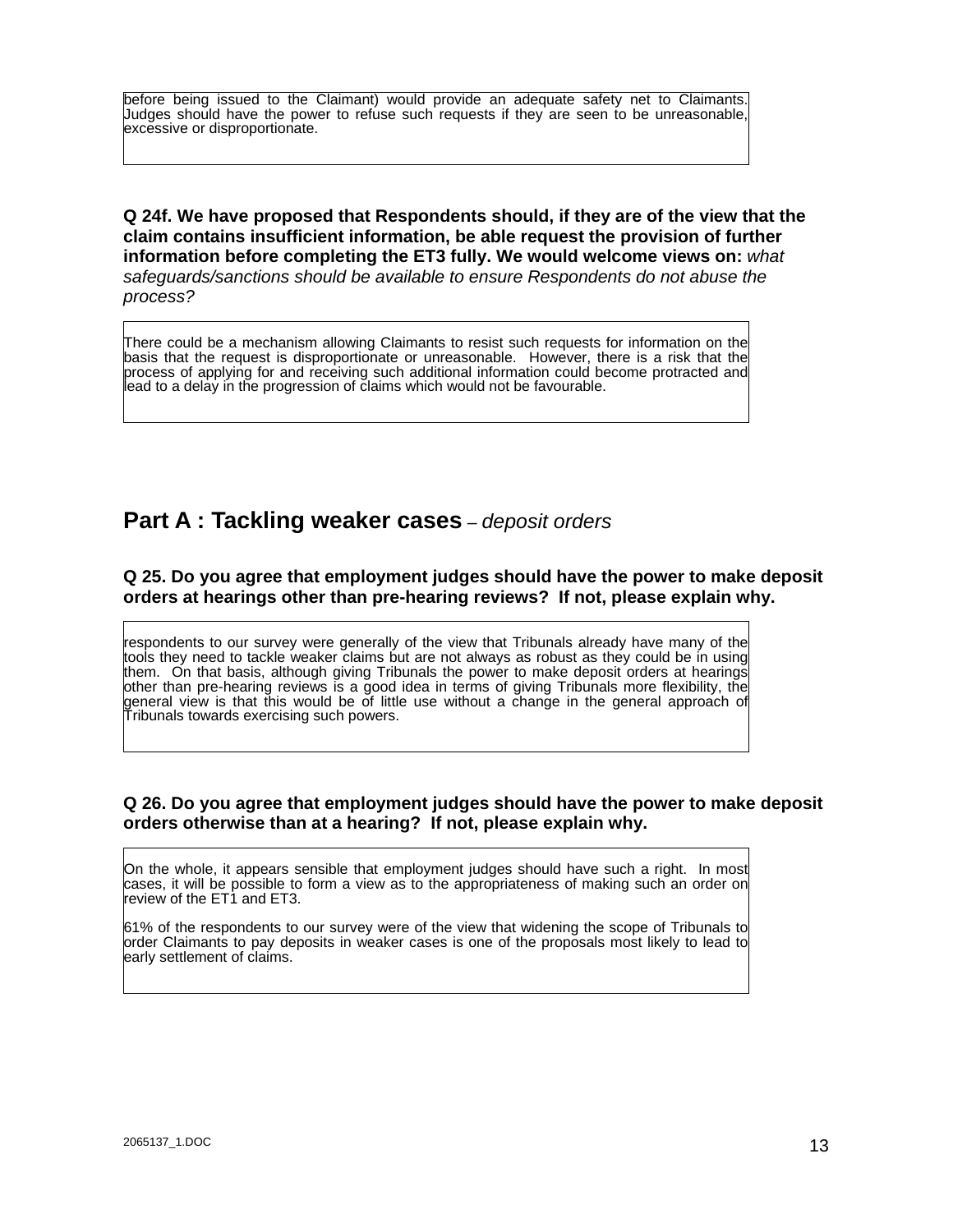### **Q 27. Do you think that the test to be met before a deposit order can be made should be amended beyond the current "little reasonable prospect of success test? If yes, in what way should it be amended?**

In our view, the existing test to be met before a deposit order can be made is appropriate. However, as stated by some of the respondents to our survey, Tribunal judges should perhaps be more open and bullish in applying the test and making such orders.

### **Q 28. Do you agree with the proposal to increase the current level of the deposit which may be ordered from the current maximum of £500 to £1000? If not, please explain why.**

Yes. Given that most Claimants claim amounts far in excess of that amount, it seems logical that the maximum deposit should be increased to £1,000. £500 in today's world would not necessarily, in our view, act as a deterrent to many Claimants who wish to pursue a claim for as long as possible to keep the pressure up on the Respondent until the matter reaches the point where it becomes disproportionate for the Respondent to continue fighting the claim and, therefore, prompt settlement. In those circumstances, the settlement package that could potentially be negotiated could far outweigh the deposit paid.

### **Q 29. Do you agree that the principle of deposit orders should be introduced into the EAT? If not please explain why.**

It seems logical to us that such a mechanism should exist and be available to EATs if it is available to Tribunals.

### **Part A : Tackling weaker cases** *– the costs regime*

**Q 30. Do you agree with the proposal to increase the current cap on the level of costs that may be awarded from £10,000 to £20,000? If not, please explain why.** 

Yes [ X ] No [ ]

**If "No", please explain why:** 

**Q 31. Anecdotal evidence suggests that in many cases, where the Claimant is unrepresented, Respondents or their representatives use the threat of cost sanctions as a means of putting undue pressure on their opponents to withdraw**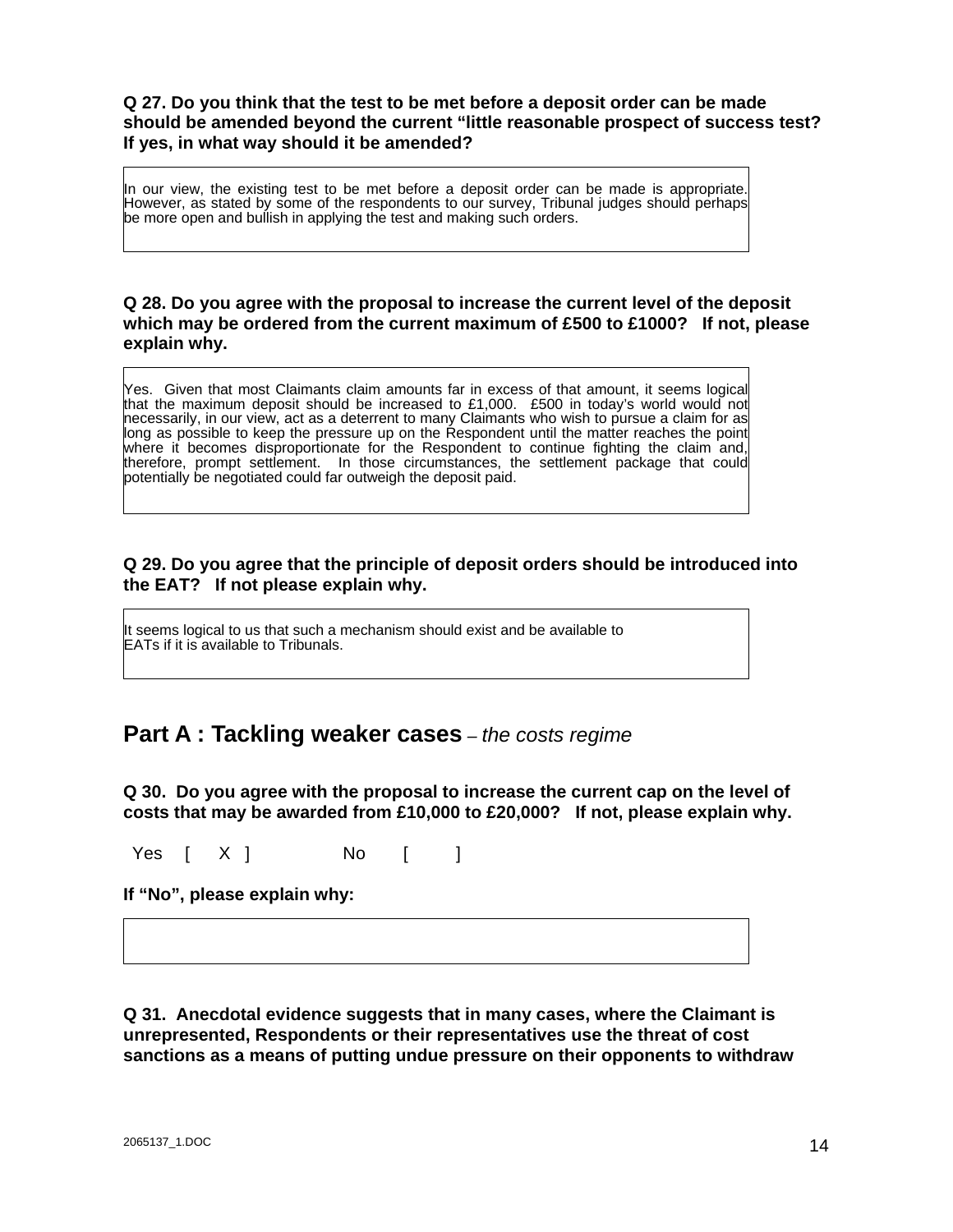### **from the tribunal process. We would welcome views on this and any evidence of aggressive litigation.**

In our experience, Respondents do make offers to settle claims on a Without Prejudice basis and make such offers subject to costs. However, the purpose of making such offers is not, in the vast majority of cases, to put undue pressure on Claimants, but to explore if there is scope to reach a reasonable settlement at an early stage in the Tribunal process. Such offers are generally a fair reflection of what Claimants are likely to recover in the event they pursue their claim and win. They are a genuine attempt to settle and bring the claim to an end without further costs being incurred on either side. Such offers also generally contain wording advising unrepresented Claimants to seek independent legal advice (including from their local Citizens' Advice Bureaux).

Some Respondents also inform Claimants of the costs regime in the Tribunal where it has been felt necessary to do so.

**Q 32. Should there be sanctions against organisations which place undue pressure on parties, particularly where they are unrepresented? If yes, we would welcome views on:** *what evidence will be necessary before those sanctions are applied*

Yes [ X ] No [ ]

### **If "Yes", please explain why:**

The evidence would normally be copies of the correspondence between the parties from which a judge could form a view as to whether the wording, tone and frequency of the communications in question amount to undue pressure.

As mentioned in answer to some of the earlier questions, it was felt among some respondents to our survey – and we would agree – that the Tribunal judges have sufficient powers in regard to applying such sanctions but are generally reluctant to exercise those powers.

### **Q 32a. Should there be sanctions against organisations which place undue pressure on parties, particularly where they are unrepresented? If yes, we would welcome views on:** *what those sanctions should be, and*

Yes  $[X]$  No  $[$  ]

Costs against such parties and/or a fine that would be subject to a maximum cap set by secondary legislation that is reviewable from time to time.

### **Q 32b. Should there be sanctions against organisations which place undue pressure on parties, particularly where they are unrepresented? If yes, we would**

**If "Yes", please explain why:**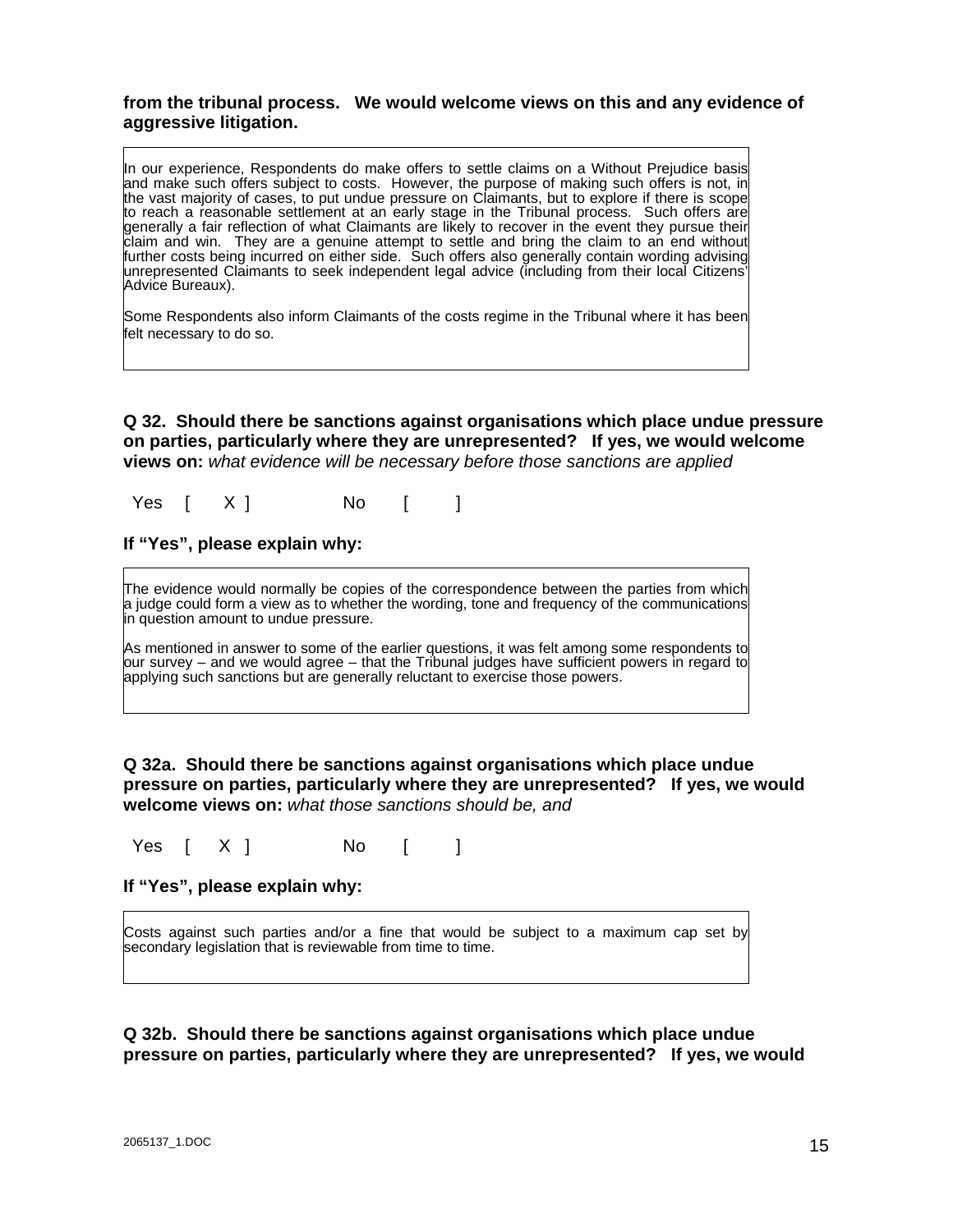**welcome views on:** *who should be responsible for imposing them, and for monitoring compliance – for example regulatory bodies like the Solicitors Regulation Authority and the Claims Management Regulator, or employment tribunals themselves.*

Yes [ X ] No [ ]

### **If "Yes", please explain why:**

The employment tribunals themselves would be the obvious authority to impose such sanctions in the first instance. In particularly serious instances of undue pressure, matters could be referred to the Solicitors Regulation Authority by either the Claimant or the judge.

**33. Currently employment tribunals can only order that a party pay the costs incurred by another party. It cannot order a party to pay the expenses incurred by the tribunal itself. Should these provisions be changed? Please explain why you have adopted the view taken.** 

Yes [ ] No [X ]

**If "No", please explain why:** 

Given that no such order can be made in normal civil proceedings, it is difficult to see how they can be justified in tribunal proceedings. It would be disproportionate for parties to be exposed to tribunal costs as well as the costs of the other side and their own costs.

### **Part B : Encouraging settlements** *– Provision of information*

**Q 34. Would Respondents and/or their representatives find the provision of an initial statement of loss (albeit that it could be subsequently amended) in the ET1 form of benefit?** 

Yes  $\begin{bmatrix} X \end{bmatrix}$  No  $\begin{bmatrix} \end{bmatrix}$ 

### **Q 35. If yes, what would those benefits be?**

In our experience, in particular in relation to those who are not legally represented, many Claimants are not aware of how compensation is calculated in the employment tribunal when bringing a claim. Settlement is hindered because Claimants do not consider offers to settle in light of their actual or expected losses. By introducing a requirement to provide an initial statement of loss it is likely to focus such Claimants on what are their realistic prospects of obtaining compensation. It will hopefully lead to Claimants considering more carefully what is an appropriate level of compensation at which they should settle any potential claims.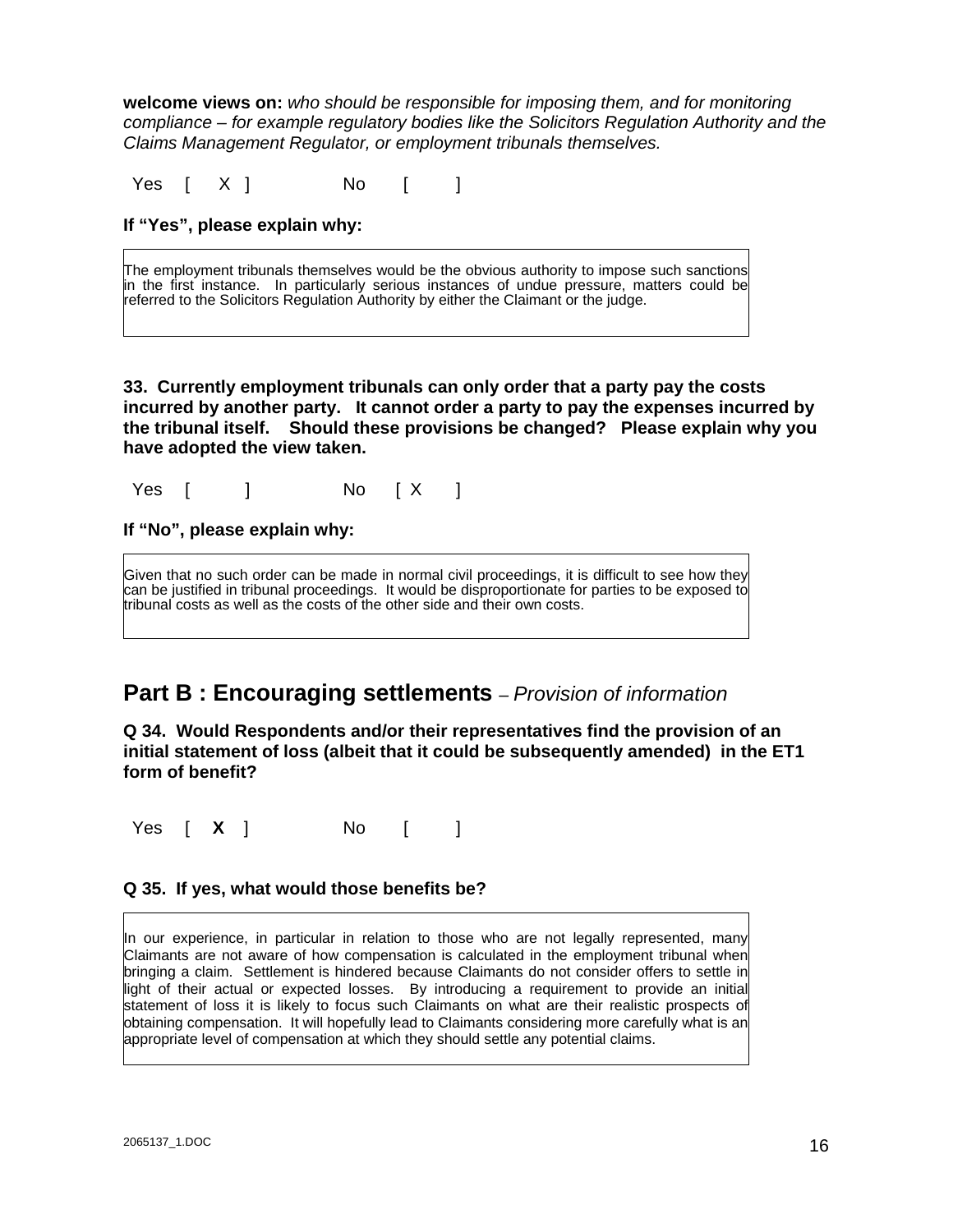More than 40% of respondents to our survey indicated that they thought this requirement would lead to the early settlement of claims.

### **Q 36. Should there be a mandatory requirement for the Claimant to provide a statement of loss in the ET1 be mandatory?**

Yes [ X ] No [ ]

#### **Q 37. Are there other types of information or evidence which should be required at the outset of proceedings?**

In our experience, many Claimants are unaware of their obligation to mitigate their losses. We suggest, based on our experience, that requiring Claimants to provide evidence of their attempts to mitigate their losses such as job applications would assist in focusing such Claimants on their realistic prospects of being able to mitigate their losses and subsequently encourage settlement negotiations based on what they might actually achieve in any employment tribunal.

52% of respondents to our survey indicated that they thought this requirement would lead to early settlement of claims.

### **Q 38. How could the ET1 Claim Form be amended so as to help Claimants provide as helpful information as possible?**

We suggest that there should be a standard form questionnaire through which Respondents can request further information after receipt of the ET1. The deadline for responding to the ET1 should be extended so it is not due until 28 days after the completed questionnaire is lodged with the tribunal. The questionnaire could include sections such as the statement of loss and efforts to mitigate. In order to ensure the requests for further information are not abused, Respondents should only be able to request them within 14 days of receipt of the ETC.

### **Part B : Encouraging settlements -** *Formalising offers to settle*

**Q 39. Do you agree that this proposal, if introduced, will lead to an increase in the number of reasonable settlement offers being made?** 

Yes  $[X]$  No  $[$  ]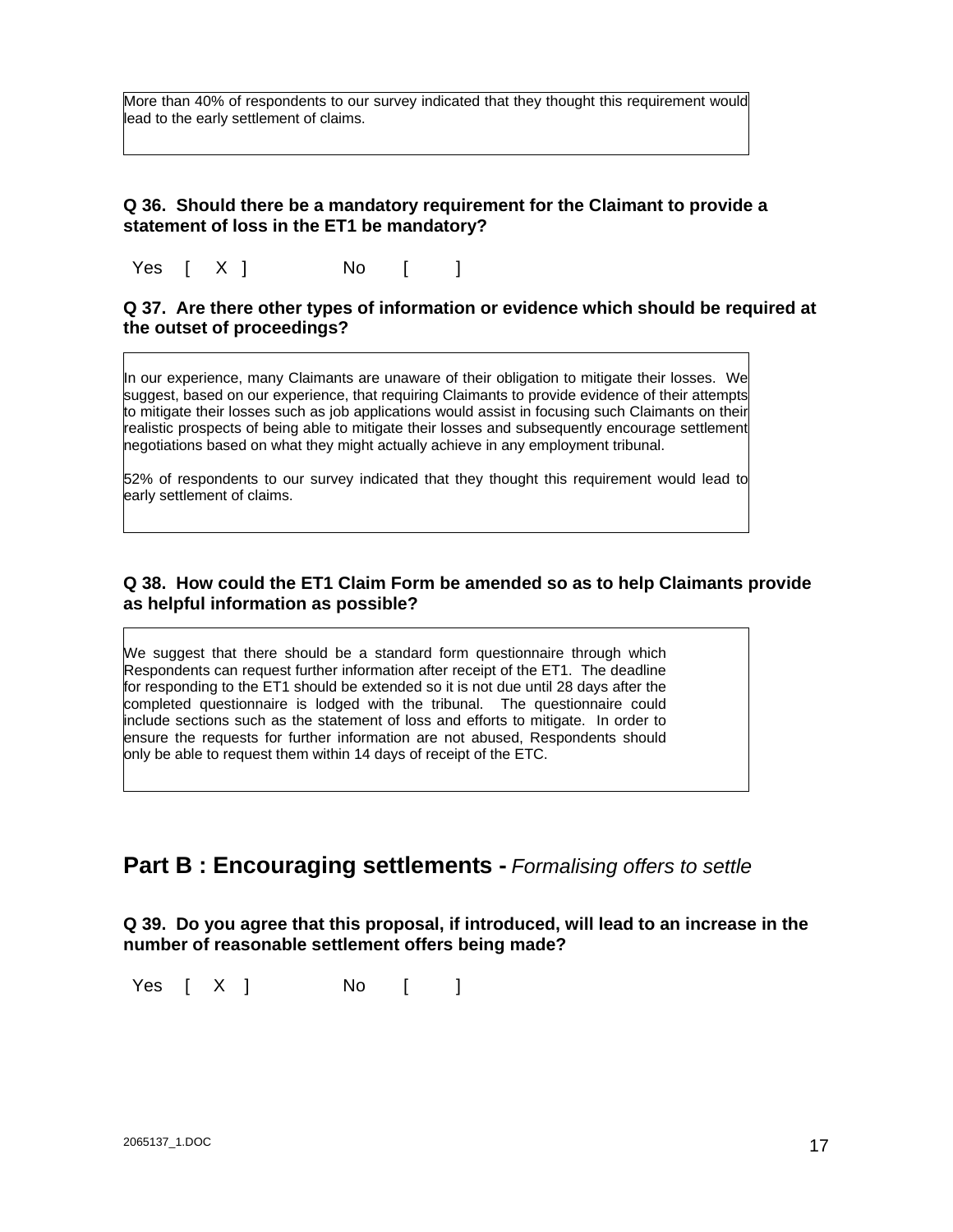### **Q 40. Do you agree that the impact of this proposal might lead to a decrease in the number of claims within the system which proceed to hearing**

We find that many reasonable settlement offers are rejected by both Claimants and Respondents. This can be because one party does not appear to have understood what the Claimant might be able to obtain at a tribunal or because one party has an unreasonable view of the strength of either their claim or their response. In some instances, even if a Claimant is aware that he has a weak claim, when they are a litigant in person with no legal costs to bear, there is no risk of paying the respondent's costs and so they continue regardless, relying on the "hassle factor" as leverage to extract a higher settlement sum than they might otherwise expect to be awarded at a tribunal. Similarly, Respondents with weak responses can, in some cases, pursue a case and refuse to agree a reasonable proposal of settlement, preferring to use their superior ability to pay legal fees to force Claimants into the difficult position of having no job and ongoing legal fees. This can mean that, even where Claimants are successful at a merits hearing, financial pressure means they accept a relatively low settlement, rather than wait up to six months for a remedies hearing.

Currently, such unreasonable refusals are not taken into account by employment tribunals. We expect that if reasonable offers to settle were formalised, both parties would have to consider the consequences of such a refusal much more carefully. This proposal was thought to be the most likely to lead to early settlement by 65% of respondents to our survey.

Of course, many reasonable offers of settlement are rejected because either of the parties wish to continue to litigate as a matter of 'principle'. Particularly in the case of Claimants, many view the tribunal as an arena in which their former employers can be brought to justice and where they can obtain a declaration that they were unfairly dismissed, discriminated against, etc. We have also experienced employer clients who have resisted cases, even though it would have made commercial sense, because they do not wish to portray to other staff that they will as a matter of course settle claims in circumstances where they believe that they have managed situations in the best way possible taking into account both the employee's rights and the needs of the business.

### **Q 41. Should the procedure be limited only to those cases in which both parties are legally represented, or open to all parties irrespective of the nature of representation? Please explain your answer.**

Although we did not ask this question in our survey, a large number of Respondents chose to make additional comments on the proposals and many were concerned that the proposals would not work without ACAS playing a greater role. We suggest that if ACAS were required to assist employees in relation to such formal offers of settlement, even where Claimants are not legally represented, formal settlement offers should be permitted. The overall view of respondents to our survey is that ACAS' involvement is very important, welcome and is a positive addition. 40% of respondents to our survey thought that early conciliation through ACAS would lead to early settlement of claims. Some Respondents felt that ACAS should be more robust in its views on assessing the strengths of Claimants' claims and explaining how the employment tribunal calculates compensation. This is not generally the case in our experience with most ACAS conciliators but we do agree that greater consistency needs to be achieved.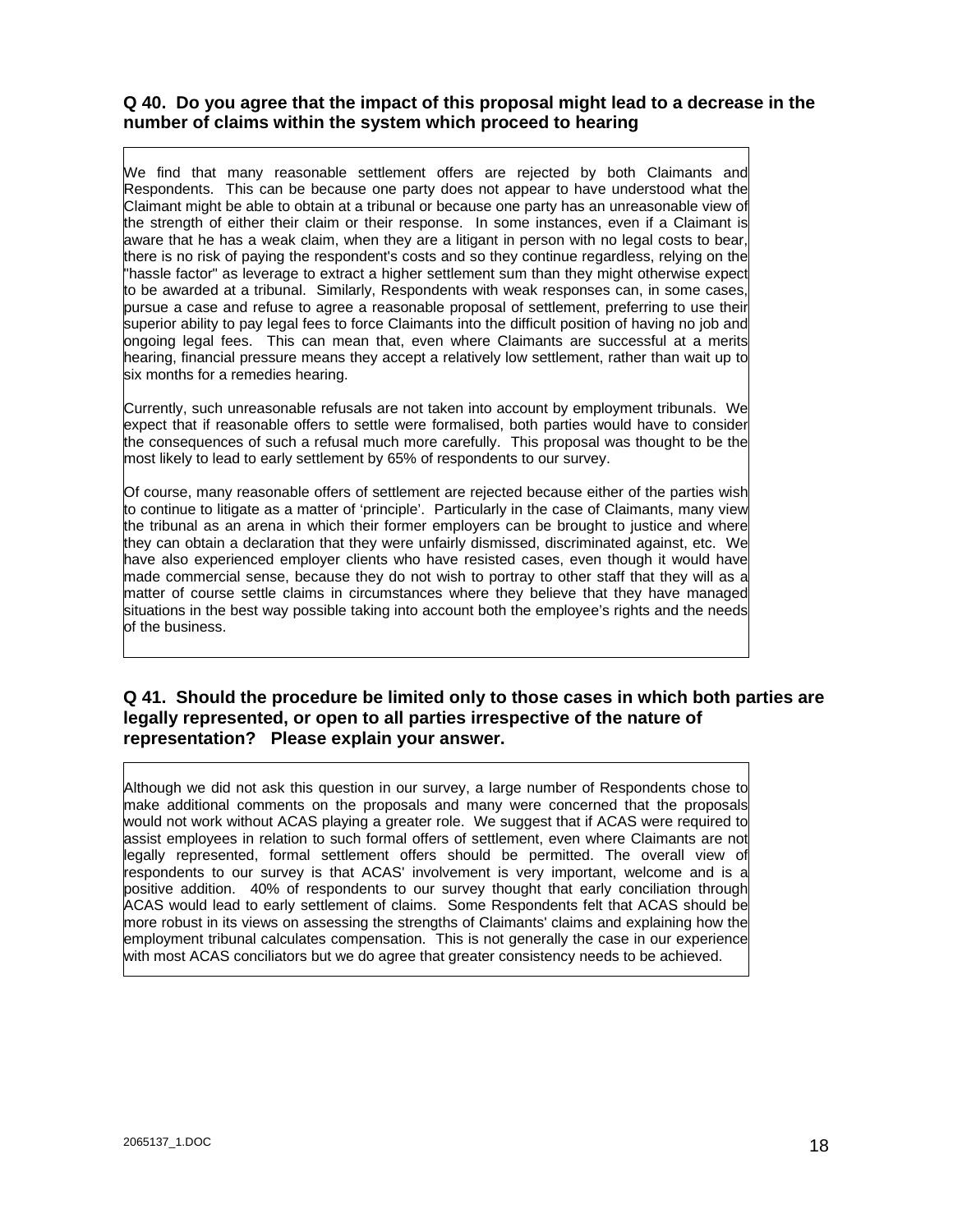**Q 42. Should the employment tribunal be either required or empowered to increase or decrease the amount of any financial compensation where a party has made an offer of settlement which has not been reasonably accepted? Please explain your answer.** 

Employment tribunals should be empowered to increase or decrease the amount of any financial compensation where a party's offer of settlement has not been reasonably accepted. respondents to our survey have commented that tribunals should not only be empowered but required to use these powers in the relevant circumstances.

Given that the party may well be a Claimant who has not secured alternative employment, it might be difficult to implement a regime which mirrors the CPR part 36 procedure's imposition of cost penalties. Instead, it would seem sensible to increase or decrease the amount of compensation which will still incentivise the parties to consider any reasonable offer of settlement but not impose serious financial hardship in the event that a Claimant loses a case and does not have alternative employment. We again refer to 65% of our Respondents who thought formal offers of settlement, including increasing/decreasing compensation would lead to early settlement of cases. There needs to be clear parameters which show what the penalty is (like the 25% uplift for not following the ACAS Code).

The employment tribunal should also take into account that many Claimants require a declaration that they have been unfairly dismissed. 50% of said it would make a positive difference to their perception of a candidate who had been terminated from their last employment if they had subsequently successfully obtained a tribunal finding to that effect.

### **Q 43. What are your views on the interpretation of what constitutes a 'reasonable' offer of settlement, particularly in cases which do not centre on monetary awards?**

A reasonable offer of settlement would be an offer which is not significantly different to the award made by an employment tribunal. Focussing on mitigation at an early stage will help Claimants consider what is a reasonable offer, taking into account mitigation as well as the value of the claim and accelerated receipt of the payment without going through a merits, remedies and possible appeal hearing and avoiding legal costs. This firm does not have significant experience in relation to cases which do not centre on monetary awards.

### **Q 44. We consider that the adoption of the Scottish Courts judicial tender model meets our needs under this proposal and would welcome views if this should be our preferred approach.**

Although this firm is not familiar with the Scottish courts judicial tender model, the suggestion that instead of paying a sum of money into the tribunal, that written details of the offer are lodged formally with the tribunal, and communicated directly to the other side, seems practical.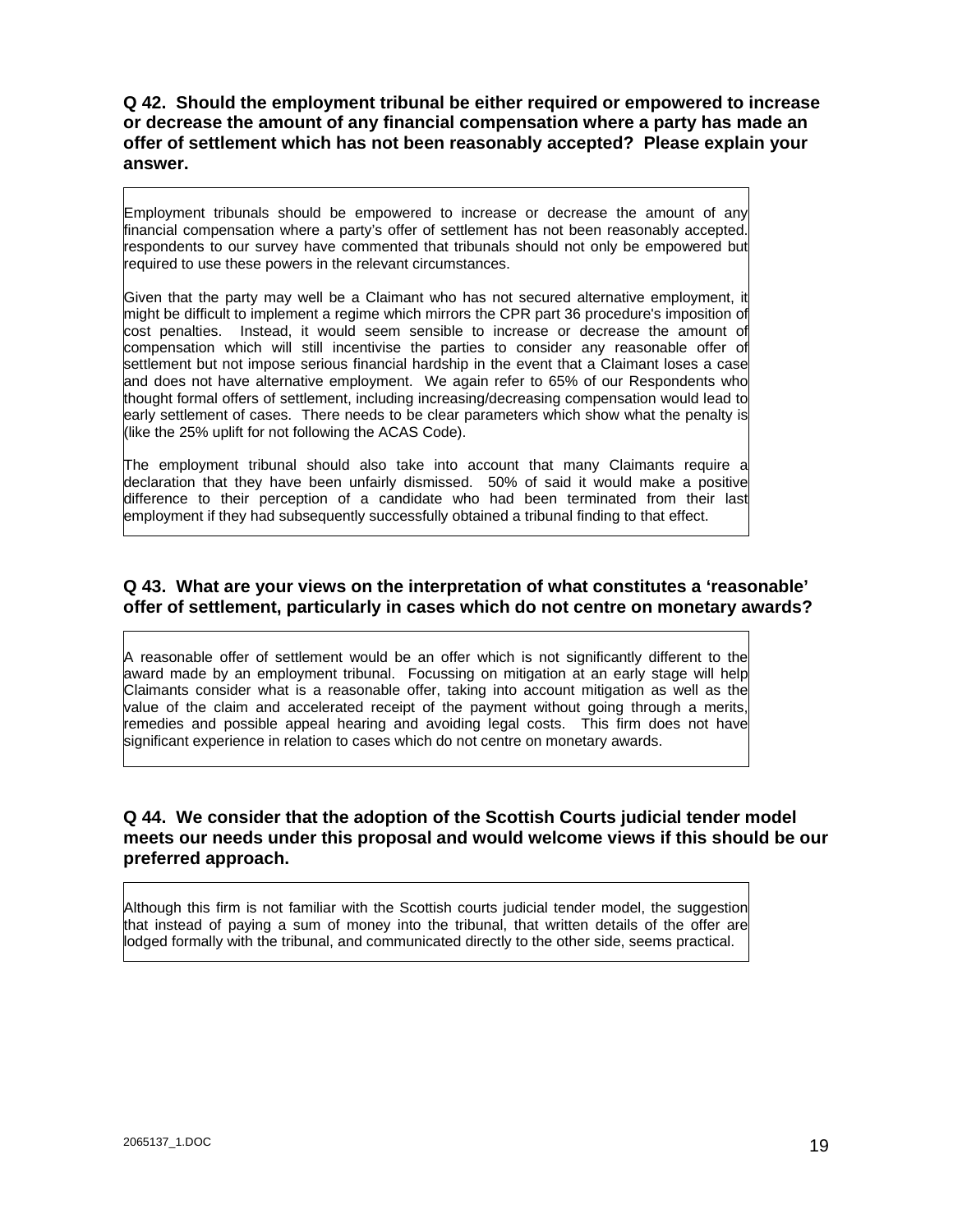# **Part C : Shortening tribunal hearings –** *Witness statements taken as*

*read* 

**Q 45. Anecdotal evidence from representatives is that employment tribunal hearings are often unnecessarily prolonged by witnesses having to read out their witness statements. Do you agree with that view? If yes, please provide examples of occasions when you consider that a hearing has been unnecessarily prolonged. If you do not agree, please explain why.** 

Yes  $[X]$  No  $[$  ]

**If "No", please explain why:** 

We do not think it a good use of Tribunal time to prolong a hearing, particularly a simple unfair dismissal claim, to have a hearing last more than a day or two because of the time that must be allocated to the reading of long witness statements.

Having witness statements taken as read can make it particularly difficult for Respondents to inform their witnesses as to when they should make themselves available to attend the tribunal hearing. In cases where the reading of one statement overruns, a witness who made him/herself available on that day may find that they need to set aside another day to attend the Tribunal because there was not enough time for them to read their statement on the day originally thought. Witness statements being taken as read would remove this problem.

**Q 46. Do you agree with the proposal that, with the appropriate procedural safeguards, witness statements (where provided) should stand as the evidence of chief of the witness and that, in the normal course, they should be taken as read? If not, please explain why.** 

Yes [ X ] No [ ]

**If "No", please explain why:** 

### **Q 47. What would you see as the advantages of taking witness statements as read?**

It would save both the parties and the Tribunal time and costs and enable the tribunal to deal with more cases more quickly.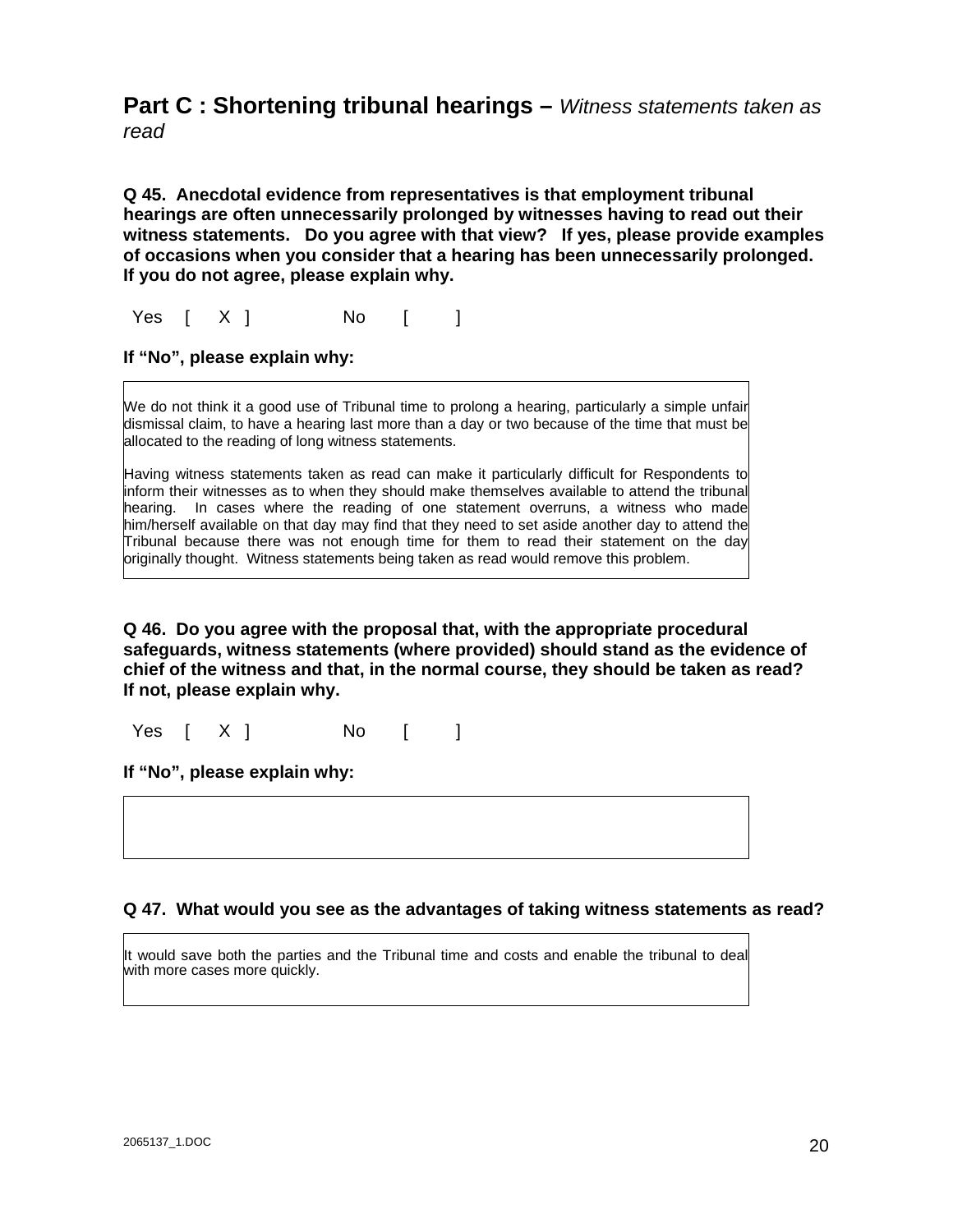### **Q 48. What are the disadvantages of taking witness statements as read?**

There is value in the Tribunal and the other party seeing how each witness handles their evidence when presenting their case. Having to read out their statement also gives witnesses an opportunity to settle into the tribunal set up and become more comfortable with the surroundings before being subjected to cross-examination. This adjustment time would be lost if witness statements are taken as read.

Having witness statements taken as read may undermine the principle that Tribunal hearings are public hearings given the fact that a lot of information and detail would be unclear if those statements are not read out loud. Copies of statements would need to be made available in the tribunal, which incurs photocopying expenses and a debate about who pays.

### **Part C : Shortening tribunal hearings** – *Expenses of witnesses and parties*

**Q 49. Employment tribunal proceedings are similar to civil court cases, insofar as they are between two sets of private parties. We think that the principle of entitlement to expenses in the civil courts should apply in ETs too. Do you agree? Please explain your answer.** 

Yes [ ] No [ X ]

**If "Yes", please explain why:** 

**Q 50. Should the decision not to pay expenses to parties apply to all those attending employment tribunal hearings? If not, to whom and in what circumstances should expenses be paid?** 

Yes  $[X]$  No  $[$  ]

**If "No", please explain why:** 

**Q 51. The withdrawal of State-funded expenses should lead to a reduction in the duration of some hearings, as only witness that are strictly necessary will be called. Do you agree with this reasoning? Please explain why.** 

Yes [ X ] No [ X ]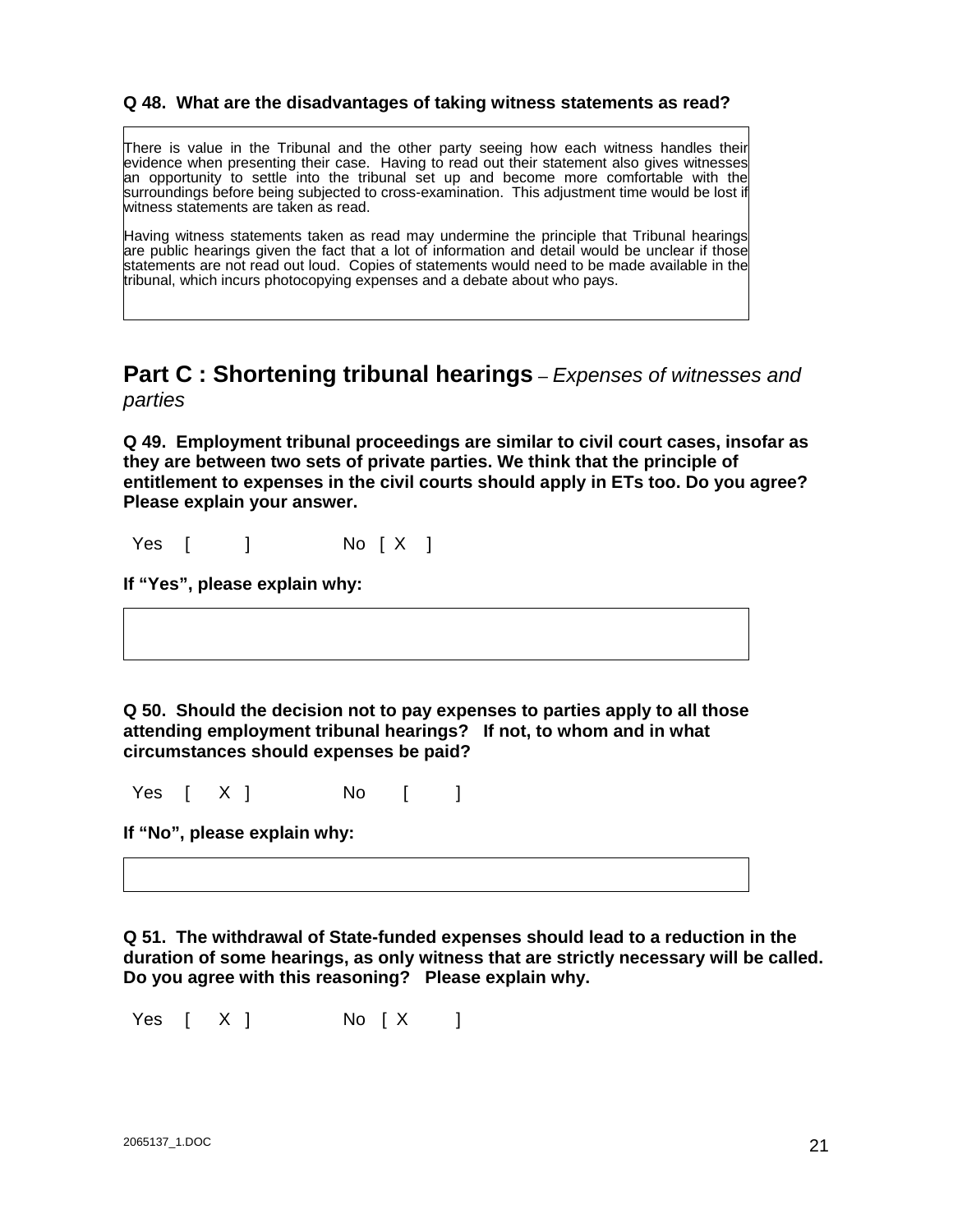### **Part C : Shortening tribunal hearings** – *Employment Judges sitting alone*

**Q 52. We propose that, subject to the existing discretion, unfair dismissal cases should normally be heard by an employment judge sitting alone. Do you agree? If not, please explain why.** 

Yes [ X ] No [ ]

**If "No", please explain why:** 

**Q 53. Because appeals go to the EAT on a point of law, rather than with questions of fact to be determined, do you agree that the EAT should be constituted to hear appeals with a judge sitting alone, rather than with a panel, unless a judge orders otherwise? Please give reasons.** 

Cases before the EAT generally concern complex points of law and, ultimately, are challenges against one judge's reasoning and application of the legal principles in question. On that basis, we are of the view that it is more appropriate for there to be a panel hearing appeals.

**Q 54. What other categories of case, in the employment tribunals or the Employment Appeal Tribunal, would in your view be suitable for a judge to hear alone, subject to the general power to convene a full panel where appropriate?** 

Please see above.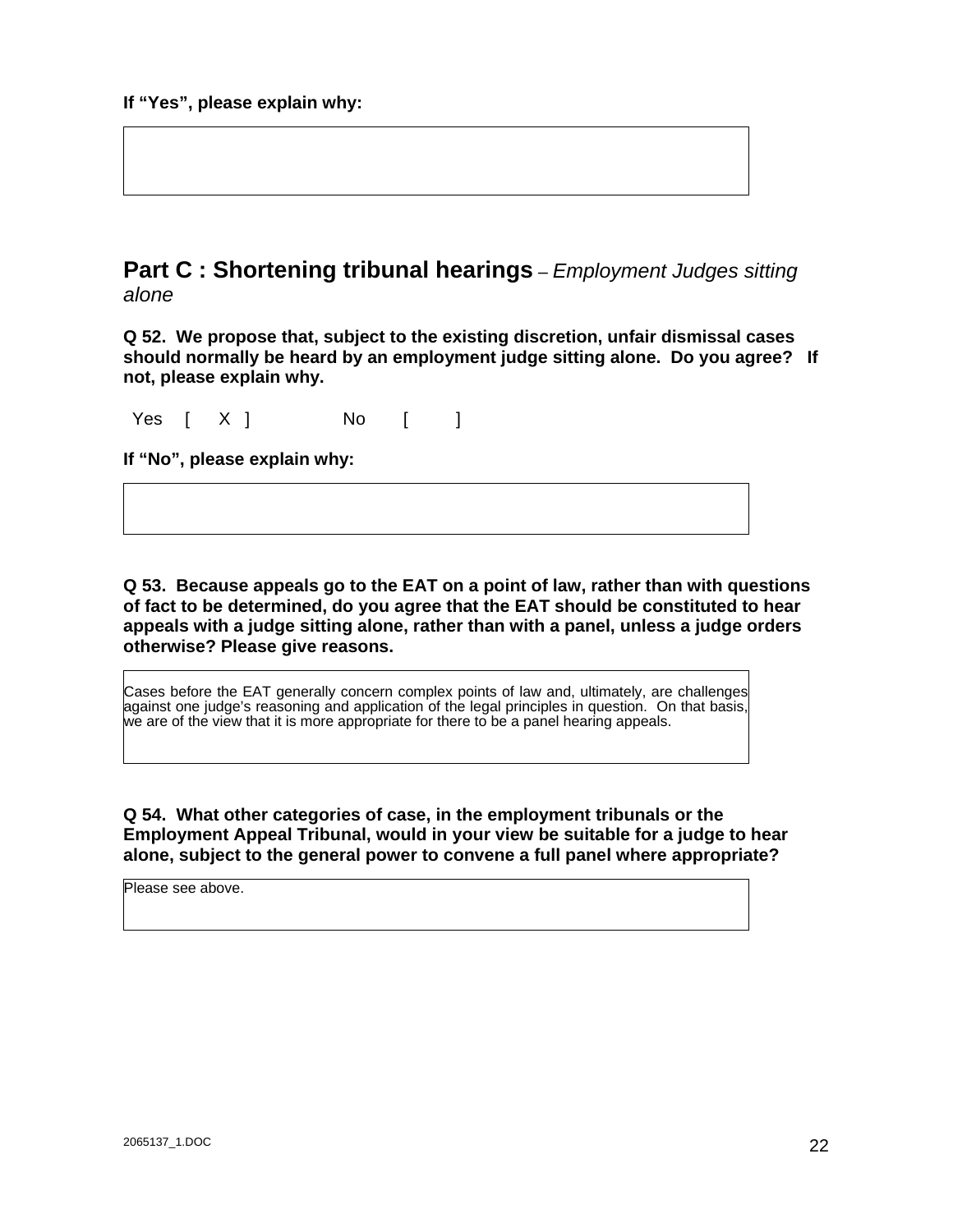### **Part D : Maximising proportionality** – *Legal officers*

### **Q 55. Do you agree that there is interlocutory work currently undertaken by employment judges that might be delegated elsewhere? If no, please explain why.**

Yes [ X ] No [ ]

### **If "No", please explain why:**

We have experienced extensive delays in receiving the outcome of employment tribunal judgements. Promulgation of judgments can take up to 6 months. A number of respondents to our survey mentioned that their primary concern was to speed up the process. Therefore, if delegating such interlocutory work elsewhere would free up employment judges to draft judgments and attend hearings, this would be welcomed.

**Q 56. We have proposed that some of the interlocutory work undertaken by the judiciary might be undertaken by suitably qualified legal officers. We would be grateful for your views on:** *the qualifications, skills, competences and experience we should seek in a legal officer, and* 

They should be legally qualified solicitors or barristers with a suitable level of experience. We acknowledge that this is already the case in relation to employment judges. We think that certain experienced wing members who have undertaken some appropriate legal training could also be a qualified legal officer.

### **Q 56a. We have proposed that some of the interlocutory work undertaken by the judiciary might be undertaken by suitably qualified legal officers. We would be grateful for your views on:** *the type of interlocutory work that might be delegated.*

Case Management Discussions or case management queries relating to matters such as extensions, postponements or witness orders. This may become more relevant if tribunals become stricter on compliance with case management orders (which we and some respondents to our survey think they should be).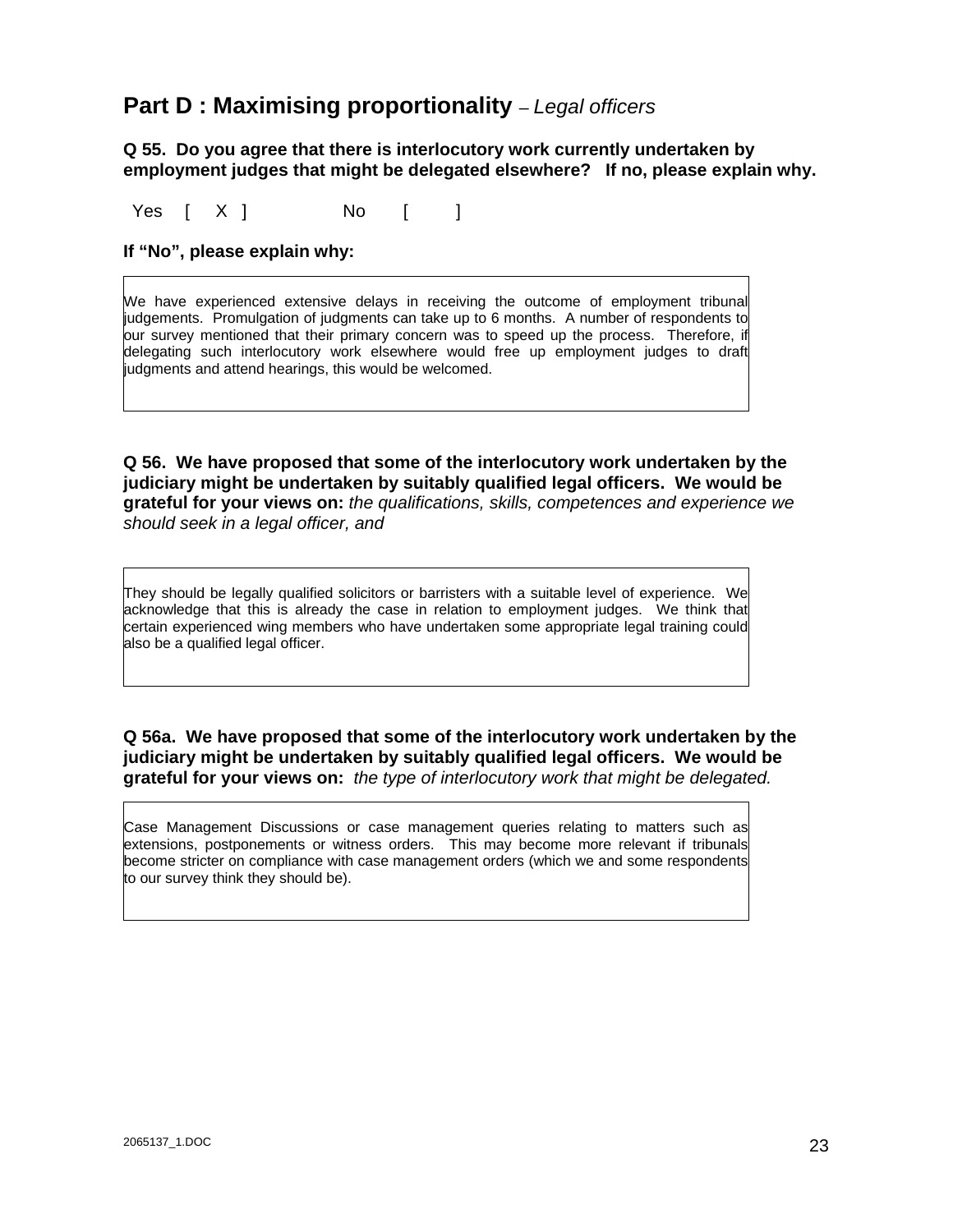# **CHAPTER IV : Business taking on staff and meeting obligations**

### **Extending the qualification period for unfair dismissal**

### **Q 57. What effect, if any, do you think extending the length of the qualifying period for an employee to be able to bring a claim for unfair dismissal from one to two years would have on:** *employers*

70% of respondents to our survey did not believe that extending the length of the qualifying period would encourage employers to recruit more staff. One Respondent suggested that the practical effect would be a two year "probationary period" for new employees.

One Respondent noted that these measures assume that the current system is bombarded by unfounded claims but sees no empirical evidence to support this assumption. Our experience as a firm of solicitors acting for both Claimants and Respondents confirms this: we see relatively few completely unfounded claims.

### **Q 57a. What effect, if any, do you think extending the length of the qualifying period for an employee to be able to bring a claim for unfair dismissal from one to two years would have on:** *employees*

Some of those surveved suggested that the effect would be an increase in discrimination claims and claims where there is no qualifying length of service. For example, our experience suggests that Claimants who have not reached the qualifying period try to bring whistleblowing related unfair dismissal claims for this same reason. Recent case law developments have encouraged this, as they have meant that it is increasingly easy to bring a whistleblowing claim as the scope of a qualifying disclosure has widened to include situations where an employee makes a disclosure relating to a breach of his/her employment contract or a statutory employment right.

As such, the effect of increasing the qualifying period may in practice result in an increase in those "spurious" or unfounded claims which the Government is seeking to weed out.

Further, in our experience, where a respondent believes that a Claimant has brought an unfounded claim in order to have redress against a dismissal prior to the first year of service, they are unlikely to want to conciliate and reach settlement.

### **Q 58. In the experience of employers, how important is the current one year qualifying period in weighing up whether to take on someone? Would extending this to two years make you more likely to offer employment?**

As noted in Q56, employers might in effect use the two year period as a longer "probationary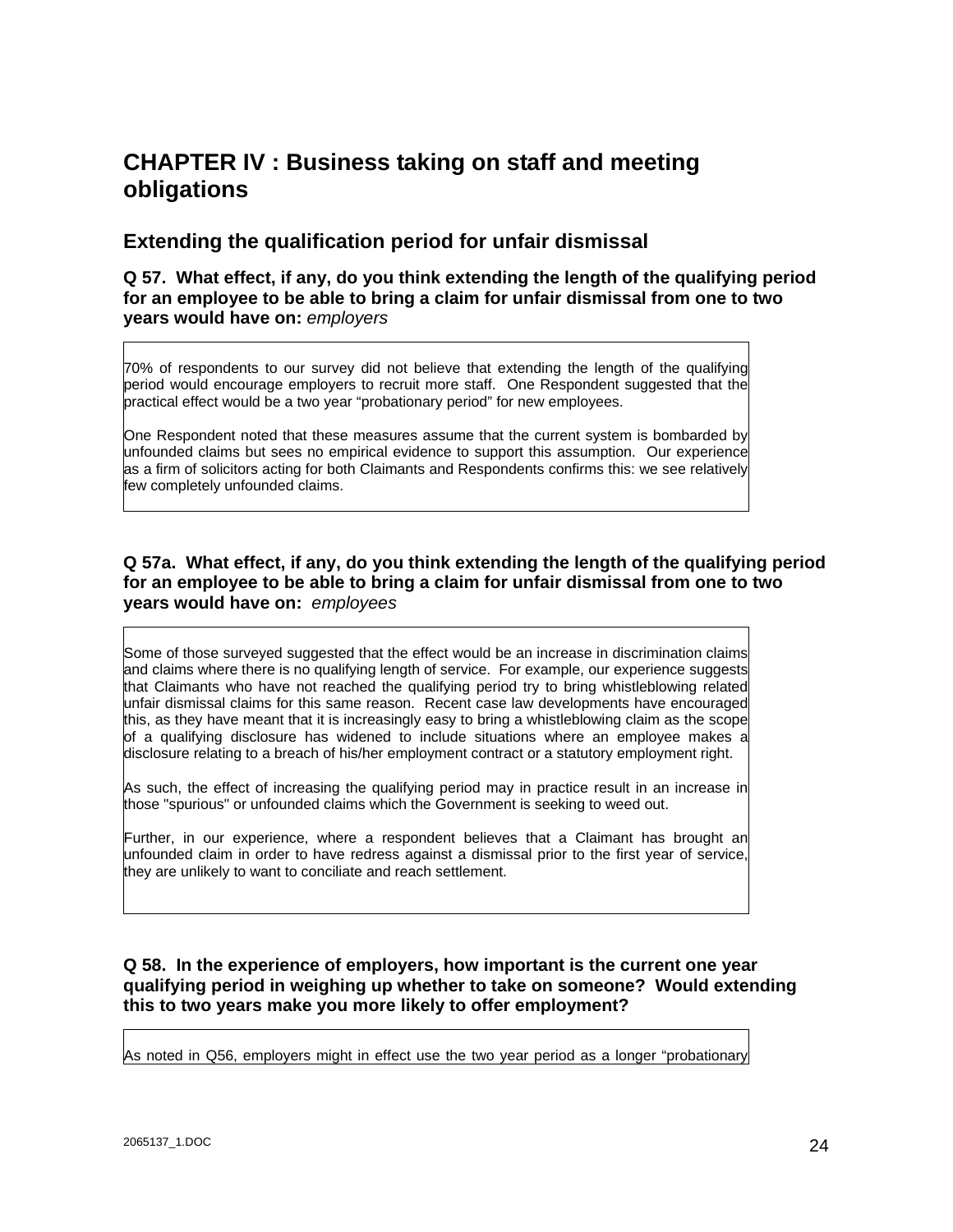period" in which to asses employees ability and "fit" with their business. However, 70% of the respondents to our survey did not believe the change would achieve the Government's objective of encouraging employers to recruit more staff.

### **Q 59. In the experience of employees, does the one year qualifying period lead to early dismissals just before the one year deadline where there are no apparent fair reasons or procedures followed?**

In our experience, if an employee is not working effectively or performing at desired levels, he or she would be dismissed, irrespective of length of service. However, we have worked with a number of employees who felt that rushed decisions had been made to dismiss them just before they reached the qualifying period, as the employers knew that it would have been slower and/or more expensive to dismiss after that date. In most such cases, there are genuine performance or conduct issues, or concerns over an employee's "fit" in the workplace, underlying the decision to dismiss. The motivation is usually to avoid the process which would be necessary to render the dismissal fair if the employee has a year's service. It is not, in our experience, the case that employees who are performing to standard are dismissed and replaced simply to avoid any staff qualifying to bring an unfair dismissal claim.

### **Q 60. Do you believe that any minority groups or women likely to be disproportionately affected if the qualifying period is extended? In what ways and to what extent?**

Groups which are more likely to have breaks in their continuity of service, such as mothers who take career breaks, will be disproportionately affected as they will need to "build up" to the two year qualifying period after every break.

Younger employees who have not reached the qualifying period or who have had shorter careers, perhaps struggling to gain long term employment in the current economic climate, may also be disproportionately affected.

# **CHAPTER IV : Business taking on staff and meeting obligations**

**Financial Penalties**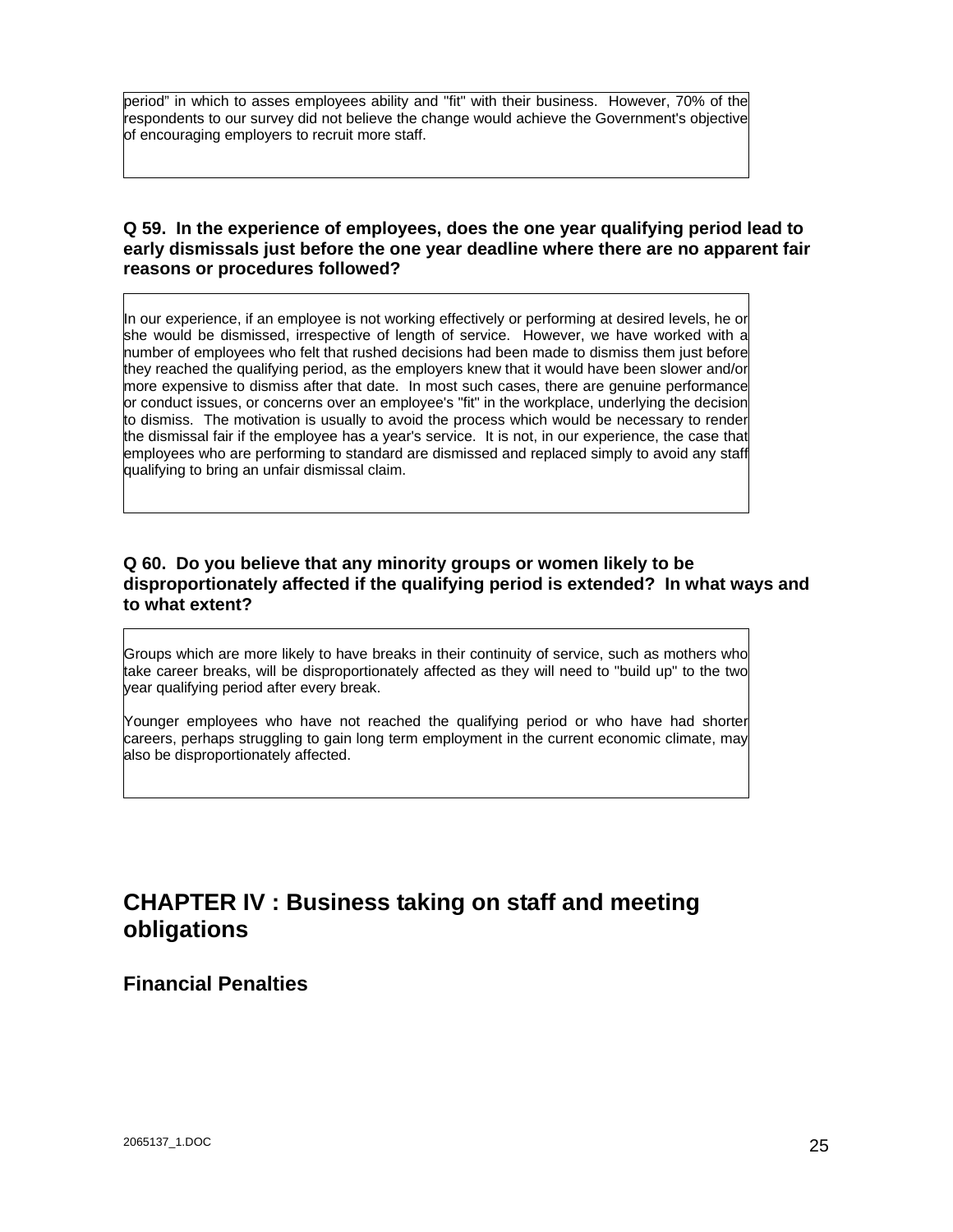**Q 61. We believe that a system of financial penalties for employers found to have breached employment rights will be an effective way of encouraging compliance and, ultimately, reducing the number of tribunal claims. Do you agree? If not, please explain why and provide alternative suggestions for achieving these objectives.** 

Yes [ ] No [ X ]

**If "No", please explain why:** 

A number of those surveyed thought a system of financial penalties for an employer would be unfair as it would result in the employer having to make a payment to the employee as well as the tribunal if it loses the case. Respondents to our survey noted that this would put a particular strain on small businesses.

Others saw potential for such fines to 'clog up' the tribunal further by adding additional administrative burdens, especially if the fines are disputed.

The level of possible penalties will strongly influence whether employers get better at compliance.

**Q 62. We consider that all employment rights are equally important and have suggested a level of financial penalties based on the total award made by the ET within a range of £100 to £5,000. Do you agree with this approach? If not, please explain and provide alternative suggestions.** 

Yes [ ] No [ X ]

Our survey asked what would be the fairest way of assessing financial penalties for employers. 50% of Respondents believed the fairest way would be by reference to the extent of the unlawful behaviour by the employer; 17% by reference to the size, turnover and profitability of the employer's business; 16% by reference to the value of the claim; 9% by reference to the type of claim; and 6% by reference to the employee's pay, subject to the £5,000 cap.

**Q 63. Do you agree that an automatic mechanism for up-rating tribunal awards and statutory redundancy payments should be retained? If yes :** *should the up-rating continue to be annual?* 

Yes  $[X]$  No  $[$  ]

Annual

**If "No", please explain why:**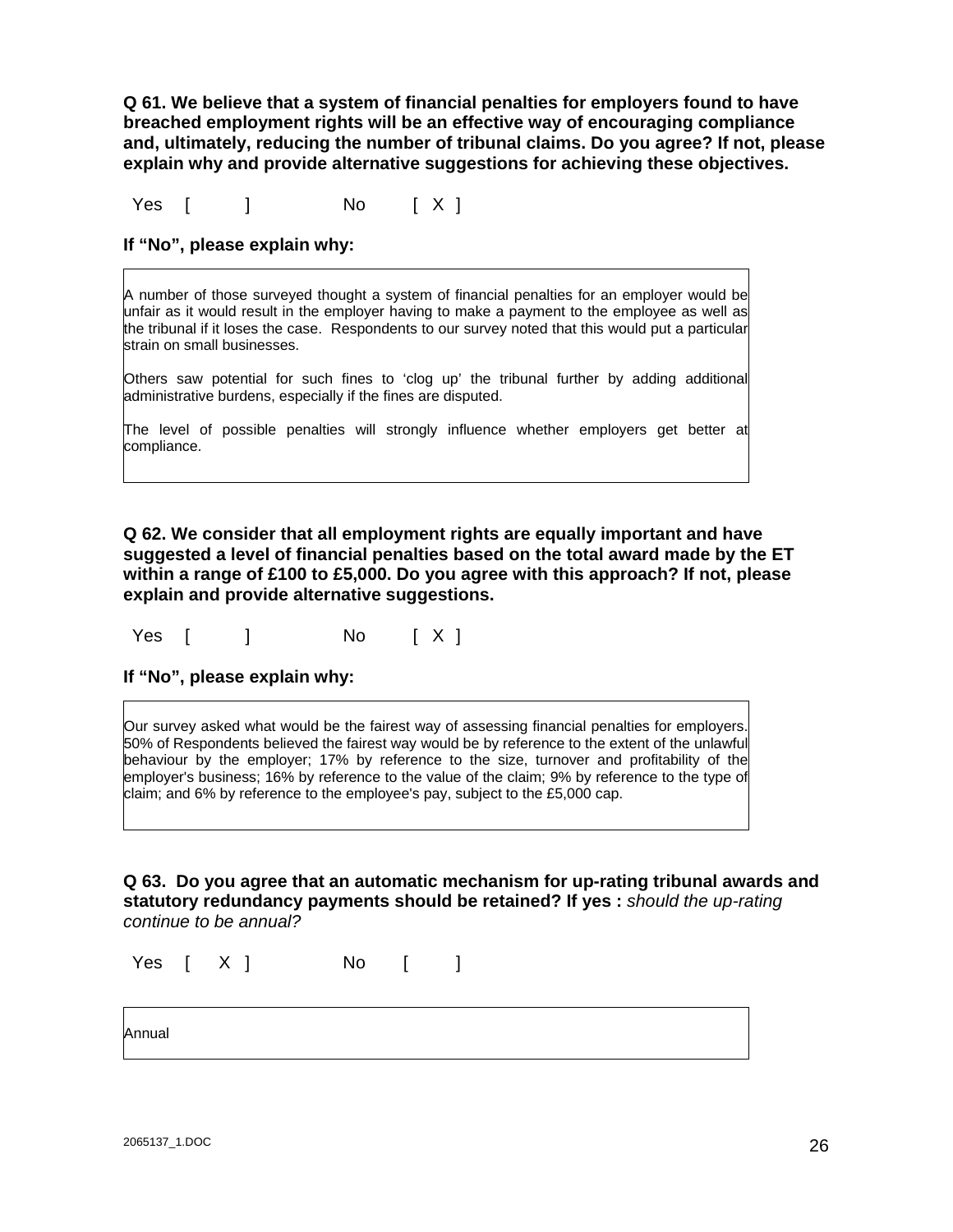**Q 63a. Do you agree that an automatic mechanism for up-rating tribunal awards and statutory redundancy payments should be retained? If yes:** *should it continue to be rounded up to the nearest 10p, £10 and £100?*

|      | Yes [ X ] | No [ ] |  |
|------|-----------|--------|--|
| £100 |           |        |  |

**Q 63b. Do you agree that an automatic mechanism for up-rating tribunal awards and statutory redundancy payments should be retained? If yes:** *should it be based on the Consumer Prices Index rather than, as at present, the Retail Prices Index?* Yes  $[X]$  No  $[$  ]

Retail Price Index, as present

### **Q 64. If you disagree, how should these amounts be up-rated in future?**

### **If you wish to make any other comments on the consultation, please note them in the box below:**

The premise for the conclusion that the employment tribunal system is in need of reform seems to be that the system is inundated with wholly unfounded claims which have no prospect of success but are designed to intimidate employers into making settlement offers. No empirical evidence has been presented in support of this proposition and it is not generally supported by the experience of this firm nor most of its employer clients. While some of the respondents to our survey welcomed the proposed reforms as a means of tackling the "*current 'why not raise a claim' culture*", others were concerned that the reforms would hinder access to justice for those employees who were genuinely aggrieved but may not be able to pay the fees to lodge a claim or risk the financial penalties if they lose at tribunal.

A number of Respondents commented that a more useful exercise would be to consult on why tribunals are not robust in using the tools that are available to them when dealing with weaker cases, one Respondent commented: *"more use should be made of deposits, CMDs should be held as a matter of course as this will weed out the Claimants who never really intended to*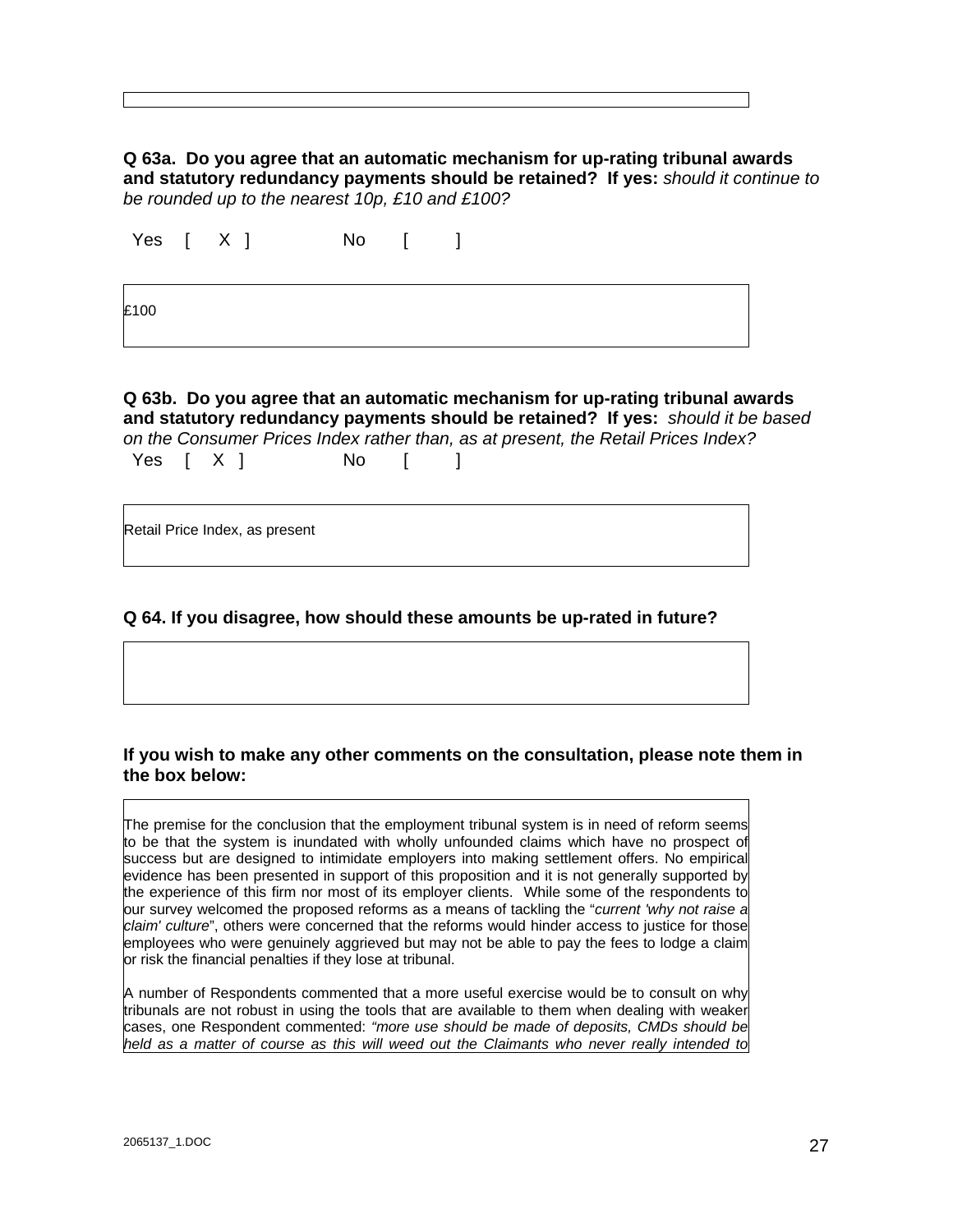*engage with a tribunal process beyond filing of a claim and PHRs should be a bigger feature. Tribunals should be more prepared to make orders that claims will be struck out if case management orders are not complied with".*

Some Respondents believed the Government's principal aim is in fact saving costs and that its publicised objectives are secondary to this.

A number of Respondents commented on the current role and status of ACAS. Some felt that ACAS's power and influence was negated by their unwillingness to offer either side any views upon the strength of the claim whilst others were of the view that unless both sides to a claim showed an early eagerness to reach settlements the ACAS officers were quick to walk away instead of probing into the issues and trying to discover why one or both parties preferred to take the case to a Tribunal.

If fees for submitting a claim are introduced, 40% of those who responded to our survey thought these should be based on the Claimant's earnings, 39% said it should be a fixed fee set by the Government and 20% said it should be based on the amount being claimed.